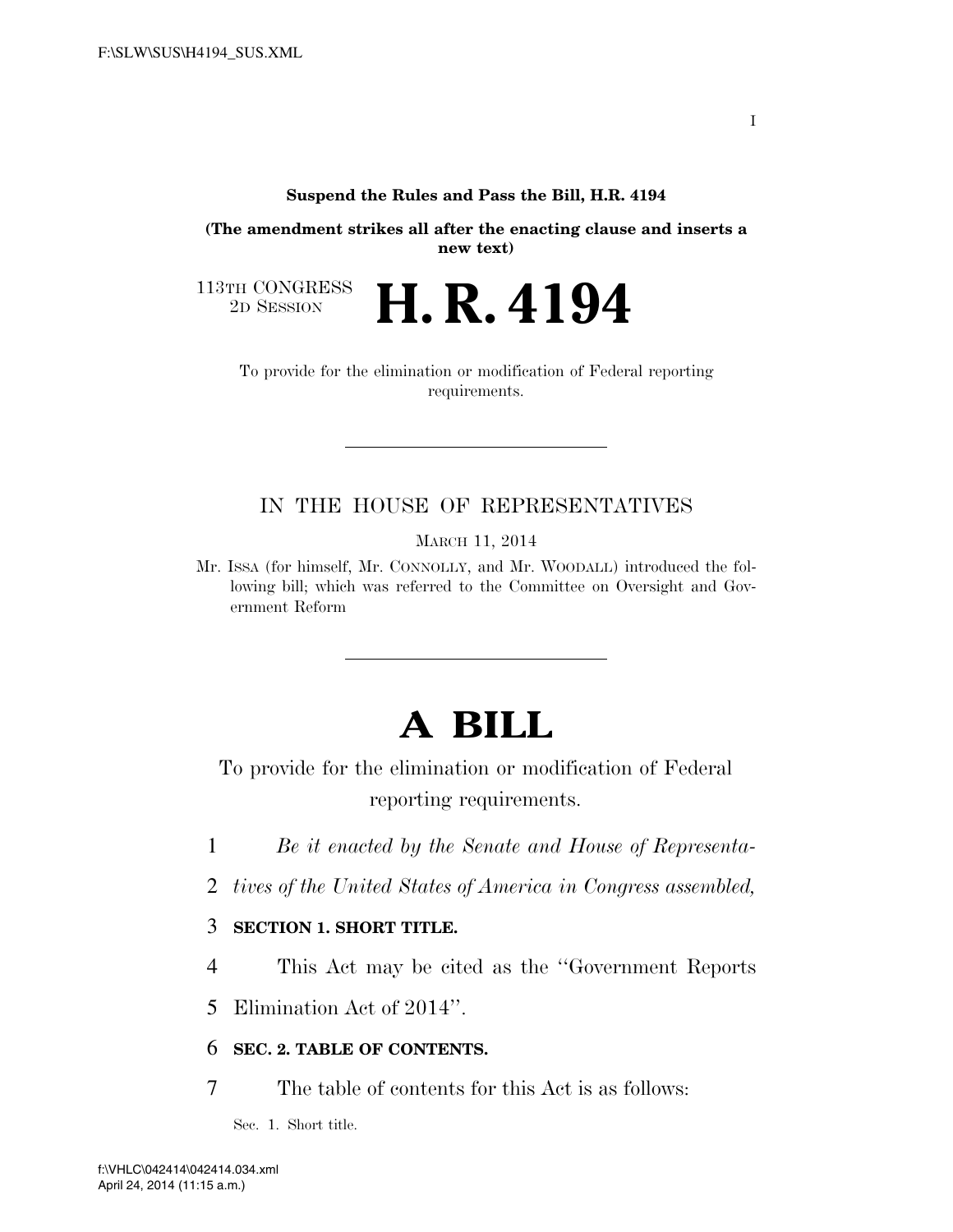Sec. 2. Table of contents.

### TITLE I—DEPARTMENT OF AGRICULTURE

Sec. 101. Reports eliminated.

#### TITLE II—DEPARTMENT OF COMMERCE

Sec. 201. Reports eliminated.

### TITLE III—CORPORATION FOR NATIONAL AND COMMUNITY **SERVICE**

Sec. 301. Reports eliminated.

#### TITLE IV—DEPARTMENT OF DEFENSE

Sec. 401. Reports eliminated.

#### TITLE V—DEPARTMENT OF EDUCATION

Sec. 501. Report on Impact Aid construction justifying discretionary grant awards eliminated.

### TITLE VI—DEPARTMENT OF ENERGY

Sec. 601. Reports eliminated.

#### TITLE VII—ENVIRONMENTAL PROTECTION AGENCY

Sec. 701. Great Lakes management comprehensive report eliminated.

#### TITLE VIII—EXECUTIVE OFFICE OF THE PRESIDENT

Sec. 801. Report relating to waiver of certain sanctions against North Korea eliminated.

### TITLE IX—GOVERNMENT ACCOUNTABILITY OFFICE

Sec. 901. Reports eliminated.

Sec. 902. Reports modified.

#### TITLE X—DEPARTMENT OF HOMELAND SECURITY

Sec. 1001. Reports eliminated.

### TITLE XI—DEPARTMENT OF HOUSING AND URBAN DEVELOPMENT

Sec. 1101. Reports eliminated.

#### TITLE XII—DEPARTMENT OF THE INTERIOR

Sec. 1201. Royalties In-Kind Report eliminated.

#### TITLE XIII—DEPARTMENT OF LABOR

Sec. 1301. Reports eliminated.

### TITLE XIV—OFFICE OF THE DIRECTOR OF NATIONAL INTELLIGENCE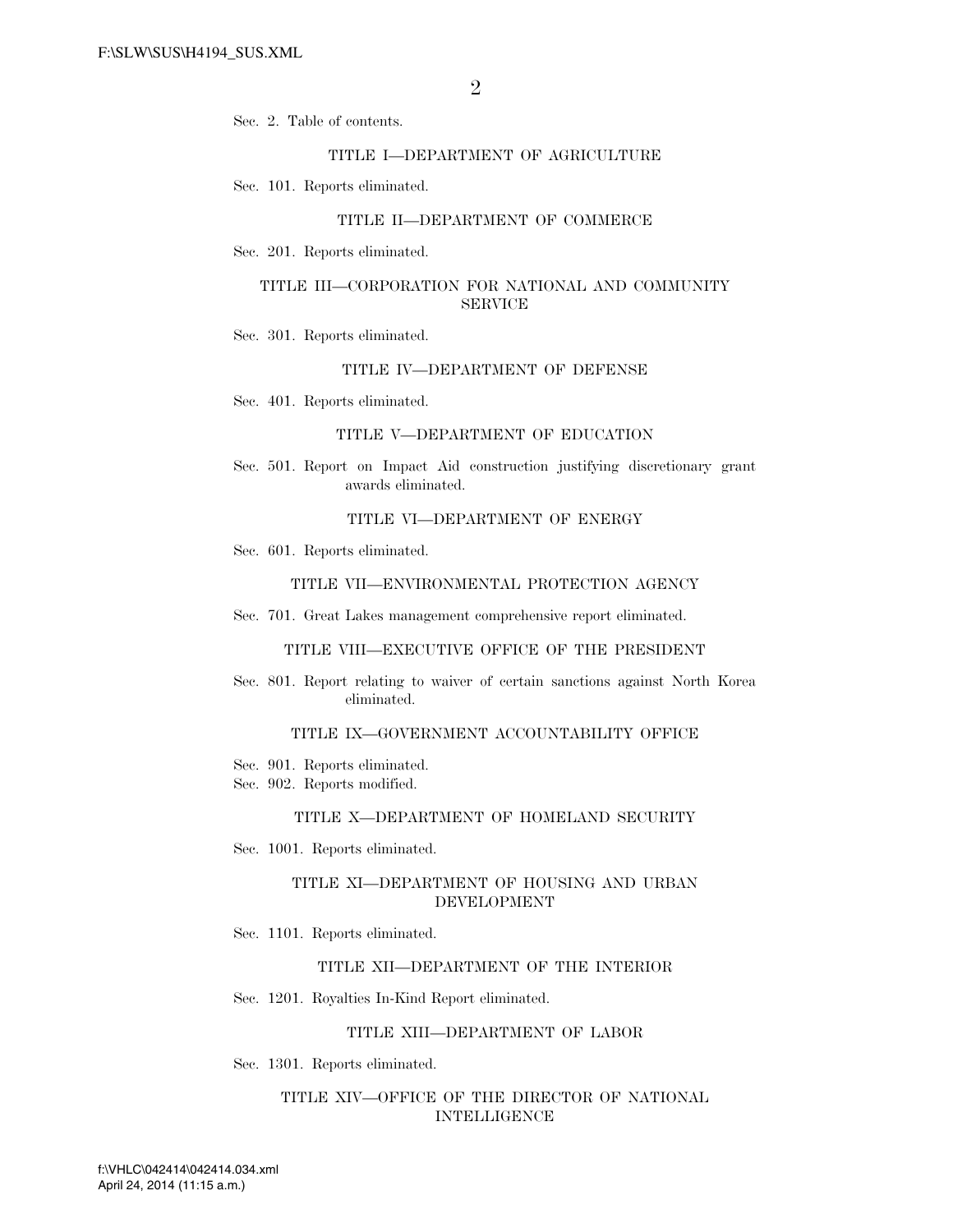Sec. 1401. Reports eliminated.

TITLE XV—DEPARTMENT OF STATE

Sec. 1501. Reports eliminated.

#### TITLE XVI—DEPARTMENT OF TRANSPORTATION

Sec. 1601. Reports eliminated.

Sec. 1602. Reports modified.

TITLE XVII—DEPARTMENT OF THE TREASURY

Sec. 1701. Reports eliminated.

TITLE XVIII—DEPARTMENT OF VETERANS AFFAIRS Sec. 1801. Reports eliminated.

## 1 **TITLE I—DEPARTMENT OF**  2 **AGRICULTURE**

## 3 **SEC. 101. REPORTS ELIMINATED.**

 (a) INFORMATION ON ADMINISTRATIVE EXPENSES ON COMMODITY PROMOTION PROGRAMS.—Section 501 of the Federal Agriculture Improvement and Reform Act of 1996 (7 U.S.C. 7401) is amended—

- 8 (1) by striking subsection (d); and
- 9 (2) by redesignating subsections (e) and (f) as 10 subsections (d) and (e), respectively.

 (b) UNFAIR TRADE PRACTICES REPORT AND RE- LATED MEETING.—Section 108 of the Act of August 28, 1954 (commonly known as the Agricultural Act of 1954; 7 U.S.C. 1748) is repealed.

15 (c) FARMLAND PROTECTION POLICY ACT ANNUAL 16 REPORT.—Section 1546 of the Agriculture and Food Act 17 of 1981 (7 U.S.C. 4207) is repealed.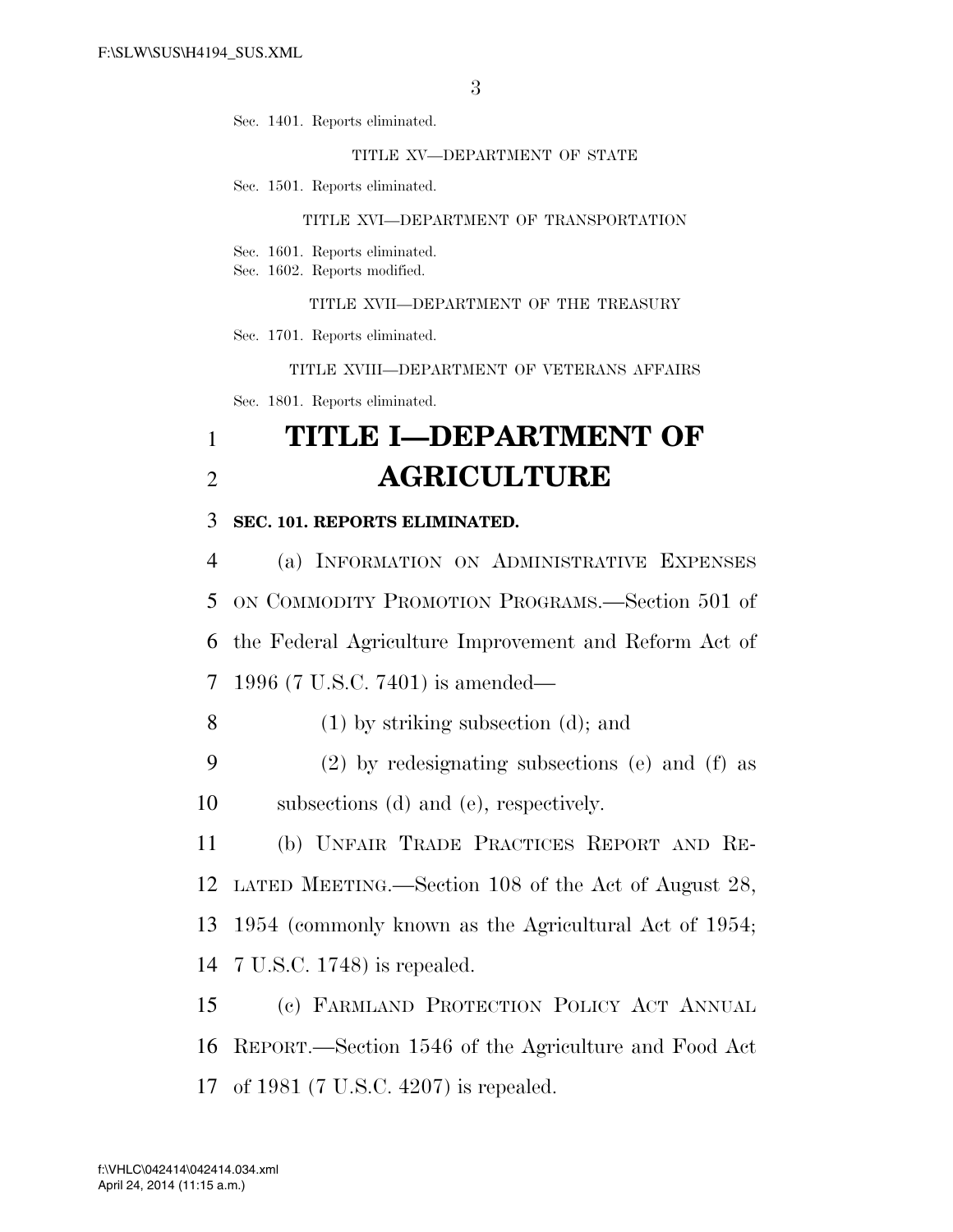(d) PEANUT BASE ACRES DATA COLLECTION AND PUBLICATION.—Section 1302(d) of the Food, Conserva- tion, and Energy Act of 2008 (7 U.S.C. 8752(d)) is amended by striking paragraph (3).

 (e) OTHER BASE ACRES DATA COLLECTION AND PUBLICATION.—Section 1101(d) of the Food, Conserva- tion, and Energy Act of 2008 (7 U.S.C. 8711(d)) is amended by striking paragraph (3).

 (f) BEGINNING FARMER AND RANCHER INDIVIDUAL DEVELOPMENT ACCOUNTS PILOT PROGRAM REPORT.— Section 333B of the Consolidated Farm and Rural Devel- opment Act (7 U.S.C. 1983b) is amended by striking sub- section (e) and redesignating subsections (f) through (h) as subsections (e) through (g), respectively.

 (g) RURAL BROADBAND ACCESS PROGRAM RE- PORT.—Section 601 of the Rural Electrification Act of 1936 (7 U.S.C. 950bb) is amended—

18 (1) in subsection (d)(1)(B), by striking " $(k)$ " 19 and inserting " $(j)$ "; and

 (2) by striking subsection (j) and redesignating subsections (k) and (l) as subsections (j) and (k), re-spectively.

 (h) REPORT ON EXPORT CREDIT GUARANTEES TO EMERGING MARKETS.—Section 1542(e) of the Food, Ag-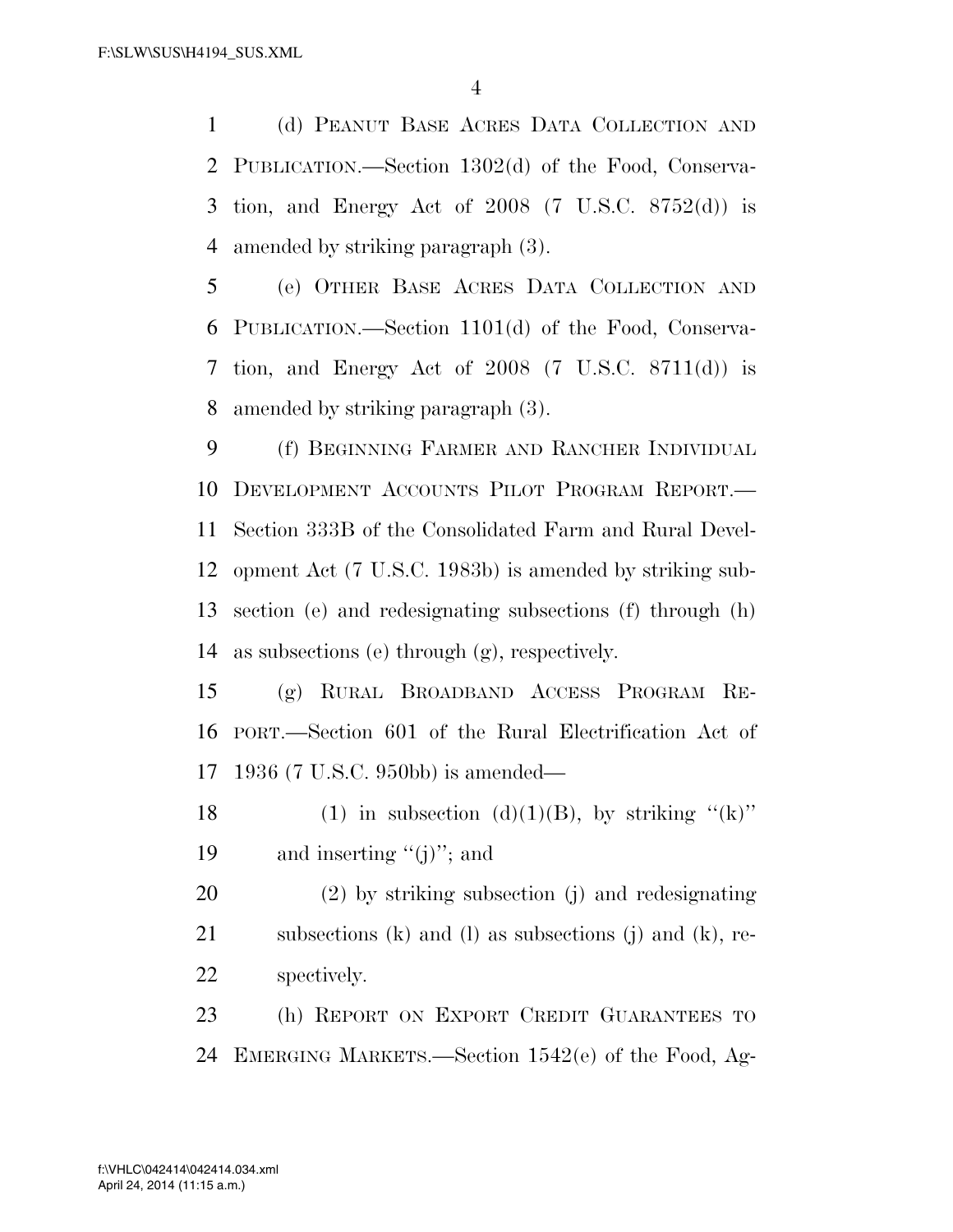riculture, Conservation, and Trade Act of 1990 (Public Law 101–624; 7 U.S.C. 5622 note) is amended—

- (1) by striking "(1) EFFECT OF CREDITS.—"; and
- 5 (2) by striking paragraph  $(2)$ .

 (i) COMMODITY CREDIT CORPORATION QUARTERLY REPORT.—Section 13 of the Commodity Credit Corpora- tion Charter Act (15 U.S.C. 714k) is amended by striking the second sentence.

 (j) EVALUATION OF THE RURAL DEVELOPMENT, BUSINESS AND INDUSTRY GUARANTEED LOAN PROGRAM FINANCING OF LOCALLY OR REGIONALLY PRODUCED FOOD PRODUCTS.—Section 310B(g)(9)(B) of the Consoli- dated Farm and Rural Development Act (7 U.S.C. 15 1932 $(g)(9)(B)$  is amended by striking clause (iv) and re-designating clause (v) as clause (iv).

 (k) UNITED STATES GRAIN STANDARDS ACT RE- PORTS.—Section 17B of the United States Grain Stand-ards Act (7 U.S.C. 87f–2) is repealed.

20 (1) LISTING OF AREAS RURAL IN CHARACTER. Sec- tion 6018 of the Food, Conservation, and Energy Act of 2008 (122 Stat. 1933; Public Law 110–246) is amend-ed—

- 24 (1) by striking  $(4)$  RURAL AREA.—"; and
- (2) by striking subsection (b).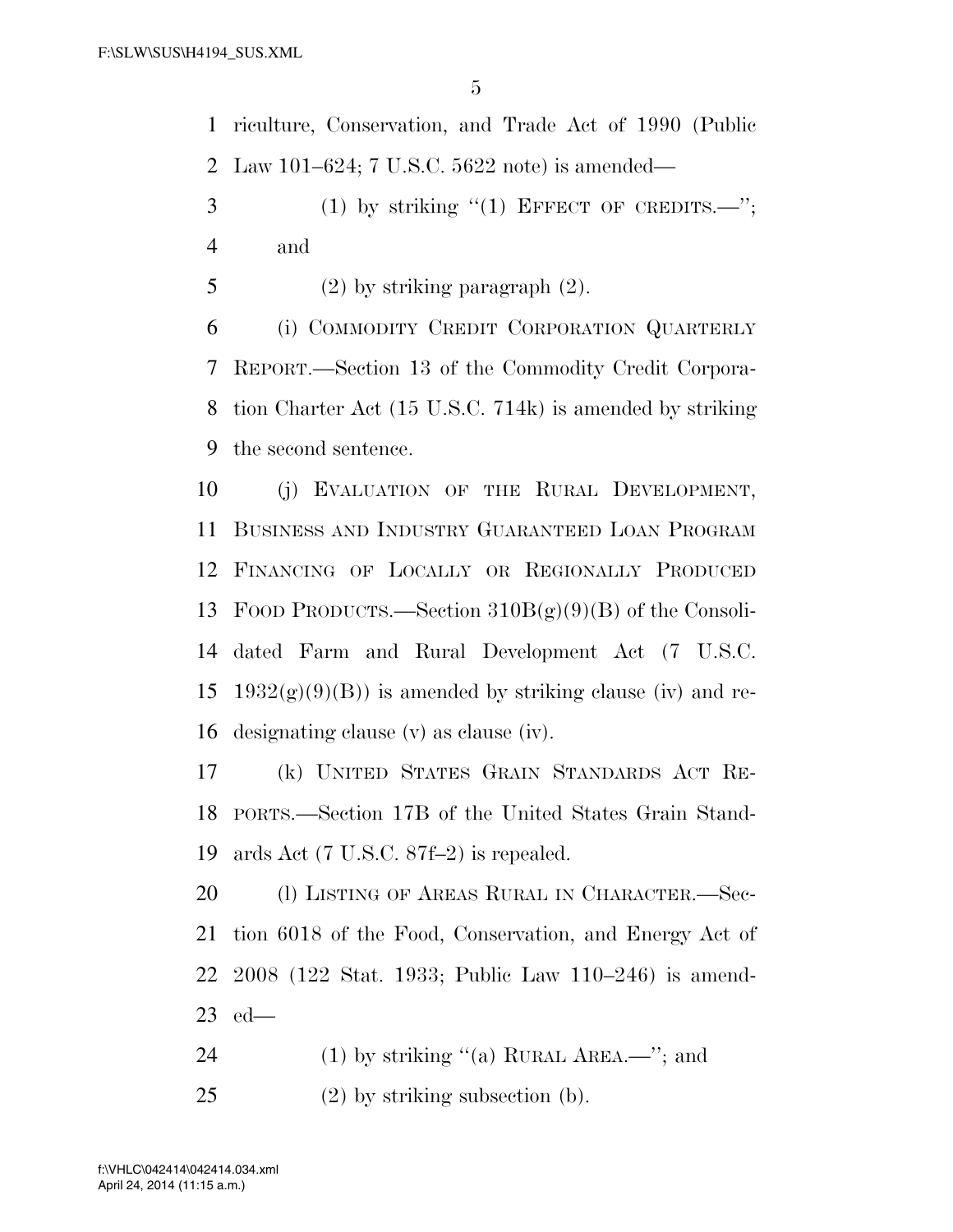(m) NOTIFICATIONS TO CONGRESS ON RELEASE OF NAMES AND ADDRESSES OF PRODUCERS OPERATING UNDER MARKETING AGREEMENTS AND ORDERS.—Sec- tion 8d(2) of the Agricultural Adjustment Act (7 U.S.C. 608d(2)) is amended by striking ''The Secretary shall no- tify the Committee on Agriculture, Nutrition, and For- estry of the Senate and the Committee on Agriculture of the House of Representatives not later than 10 legislative days before the contemplated release under law, of the names and addresses of producers participating in such marketing agreements and orders, and shall include in such notice a statement of reasons relied upon by the Sec- retary in making the determination to release such names and addresses.''.

 (n) PLANT PEST AND DISEASE MANAGEMENT AND DISASTER PREVENTION ACTION PLANS REPORTS.—Sec-17 tion  $420(e)$  of the Plant Protect Act (7 U.S.C. 7721(c)) is amended by striking paragraph (3).

 (o) QUARTERLY EXPORT ASSISTANCE REPORTS.— Section 603 of the Agricultural Trade Act of 1978 (7 U.S.C. 5713) is repealed.

 (p) RURAL COLLABORATIVE INVESTMENT PRO-GRAM.—

 (1) SECRETARIAL REPORT ON REGIONAL RURAL INVESTMENT BOARDS.—Section 385C(b)(7) of the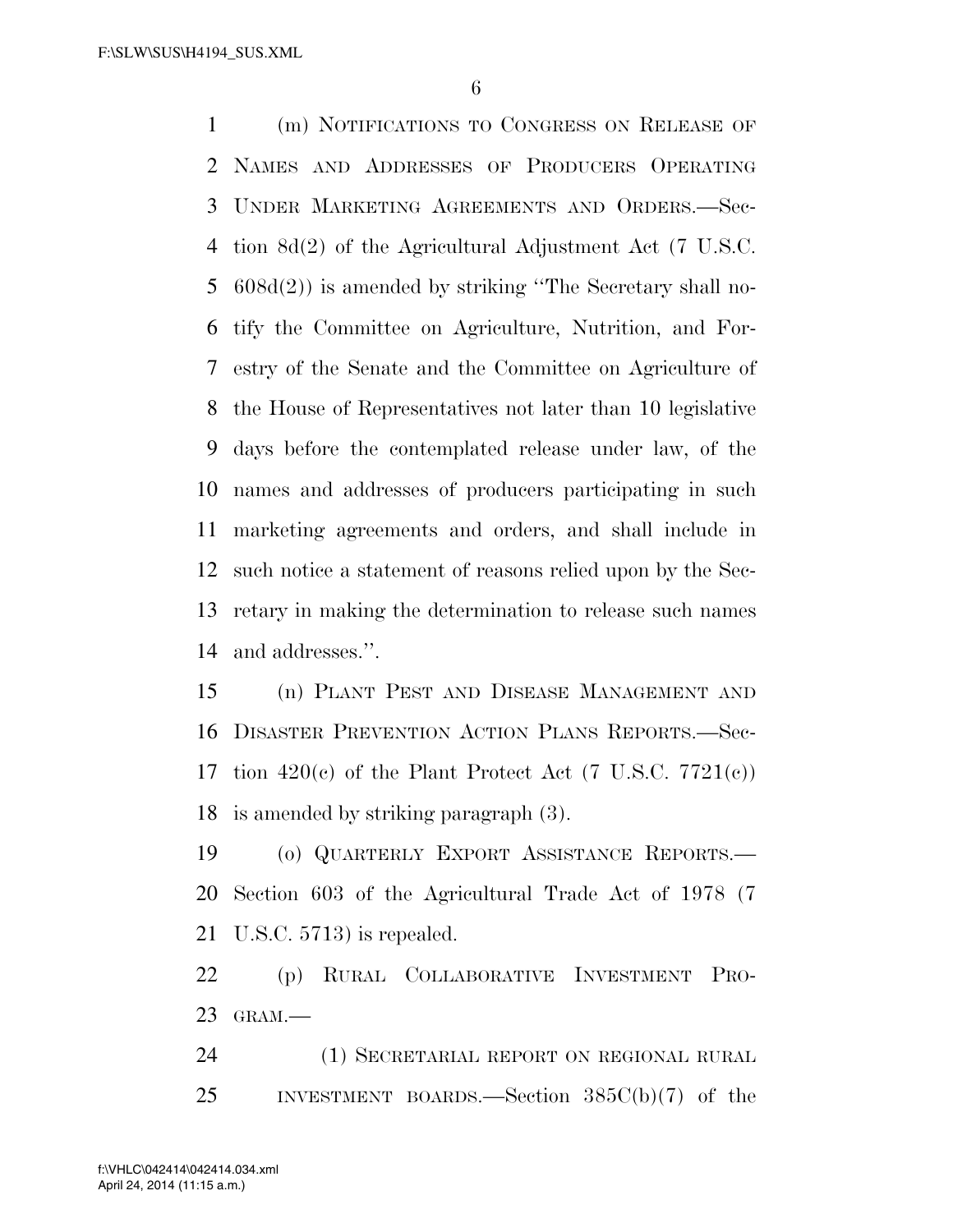| $\mathbf{1}$   | Consolidated Farm and Rural Development Act (7)        |
|----------------|--------------------------------------------------------|
| $\overline{2}$ | U.S.C. 2009dd-2(b)(7)) is amended—                     |
| 3              | (A) by adding "and" at the end of sub-                 |
| $\overline{4}$ | paragraph $(B)$ ;                                      |
| 5              | $(B)$ by striking "; and" at the end of sub-           |
| 6              | paragraph (C) and inserting a period; and              |
| 7              | $(C)$ by striking subparagraph $(D)$ .                 |
| 8              | (2) REPORT BY REGIONAL RURAL INVESTMENT                |
| 9              | BOARD TO NATIONAL RURAL INVESTMENT BOARD               |
| 10             | AND THE SECRETARY.—Section $385D(a)(7)$ of such        |
| 11             | Act (7 U.S.C. 2009dd-3(a)(7)) is amended—              |
| 12             | $(A)$ by adding "and" at the end of sub-               |
| 13             | paragraph $(C)$ ; and                                  |
| 14             | $(B)$ by striking subparagraph $(D)$ and re-           |
| 15             | designating subparagraph (E) as subparagraph           |
| 16             | (D).                                                   |
| 17             | (q) STATUS REPORT FOR FOOD FOR PROGRESS PRO-           |
| 18             | GRAM.—Subsection (j) of the Food for Progress Act of   |
| 19             | 1985 (7 U.S.C. 1736o) is amended by striking paragraph |
| 20             | (3).                                                   |
| 21             | (r) STATUS REPORT FOR FOREIGN MARKET DEVEL-            |
| 22             | OPMENT.—Section 702 of the Agricultural Trade Act of   |
| 23             | 1978 (7 U.S.C. 5722) is amended by striking subsection |
| 24             | (e).                                                   |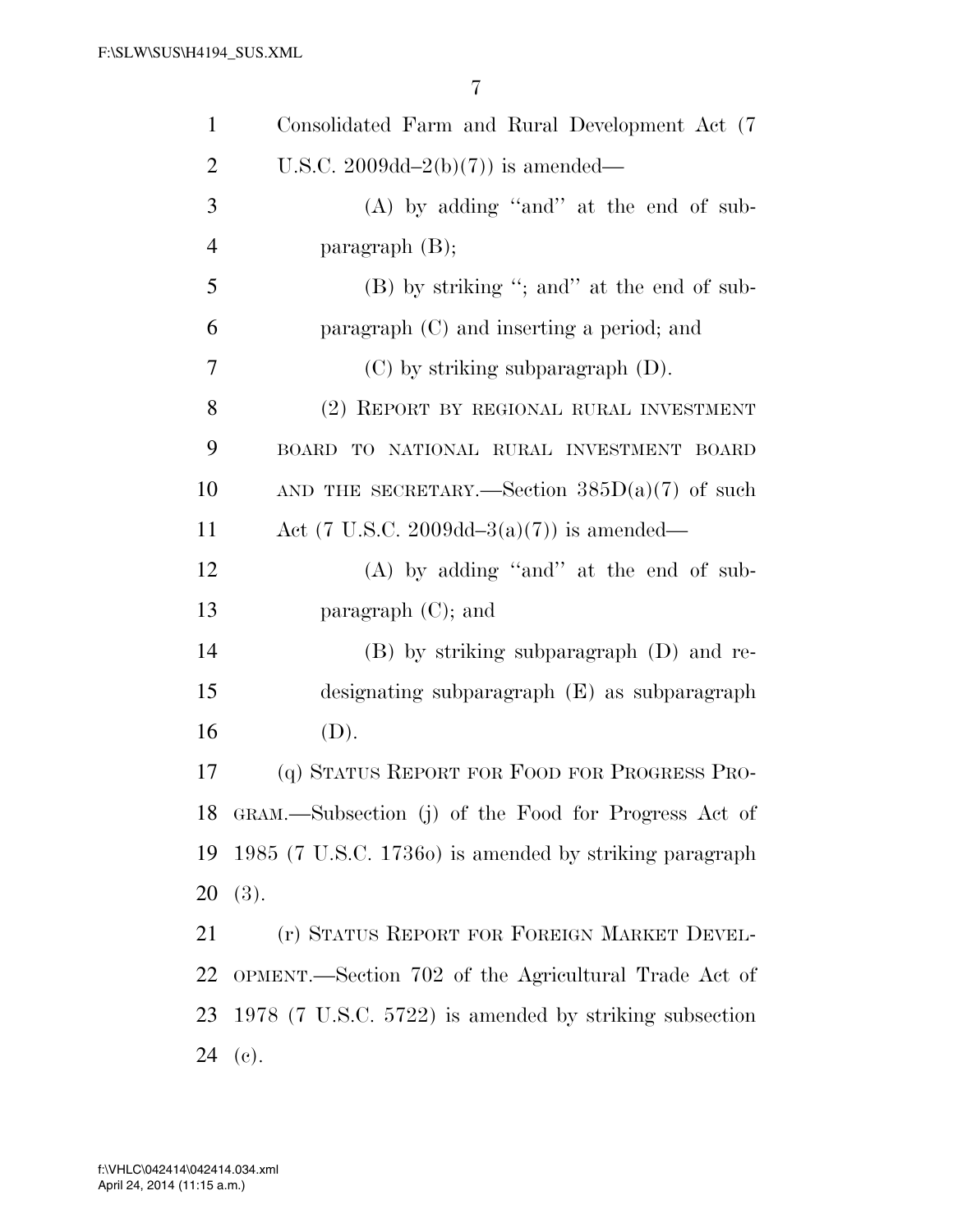(s) TECHNICAL ASSISTANCE FOR SPECIALTY CROPS STATUS REPORTS.—Section 3205 of the Farm Security and Rural Investment Act of 2002 (7 U.S.C. 5680) is amended—

(1) by striking subsection (d); and

 (2) by redesignating subsection (e) as sub-section (d).

 (t) SOUTHEASTERN ALASKA TIMBER REPORTS.— Section 706 of the Alaska National Interest Lands Con-servation Act is repealed.

## **TITLE II—DEPARTMENT OF COMMERCE**

**SEC. 201. REPORTS ELIMINATED.** 

 (a) EFFORTS AND PROGRESS IN BECOMING DES- IGNATED AS SEA GRANT COLLEGE OR INSTITUTE.—Sec- tion 207 of the National Sea Grant Program Act (33 U.S.C. 1126) is amended by striking subsection (e).

 (b) ENTERPRISE INTEGRATION STANDARDIZATION AND IMPLEMENTATION.—Section 3(c) of the Enterprise Integration Act of 2001 (15 U.S.C. 278g–5 note) is re-pealed.

 (c) ENSURING EQUAL ACCESS TO SEA GRANT FEL- LOWSHIP PROGRAM.—Section 208(a) of the National Sea Grant Program Act (33 U.S.C. 1127(a)) is amended by striking the fourth sentence.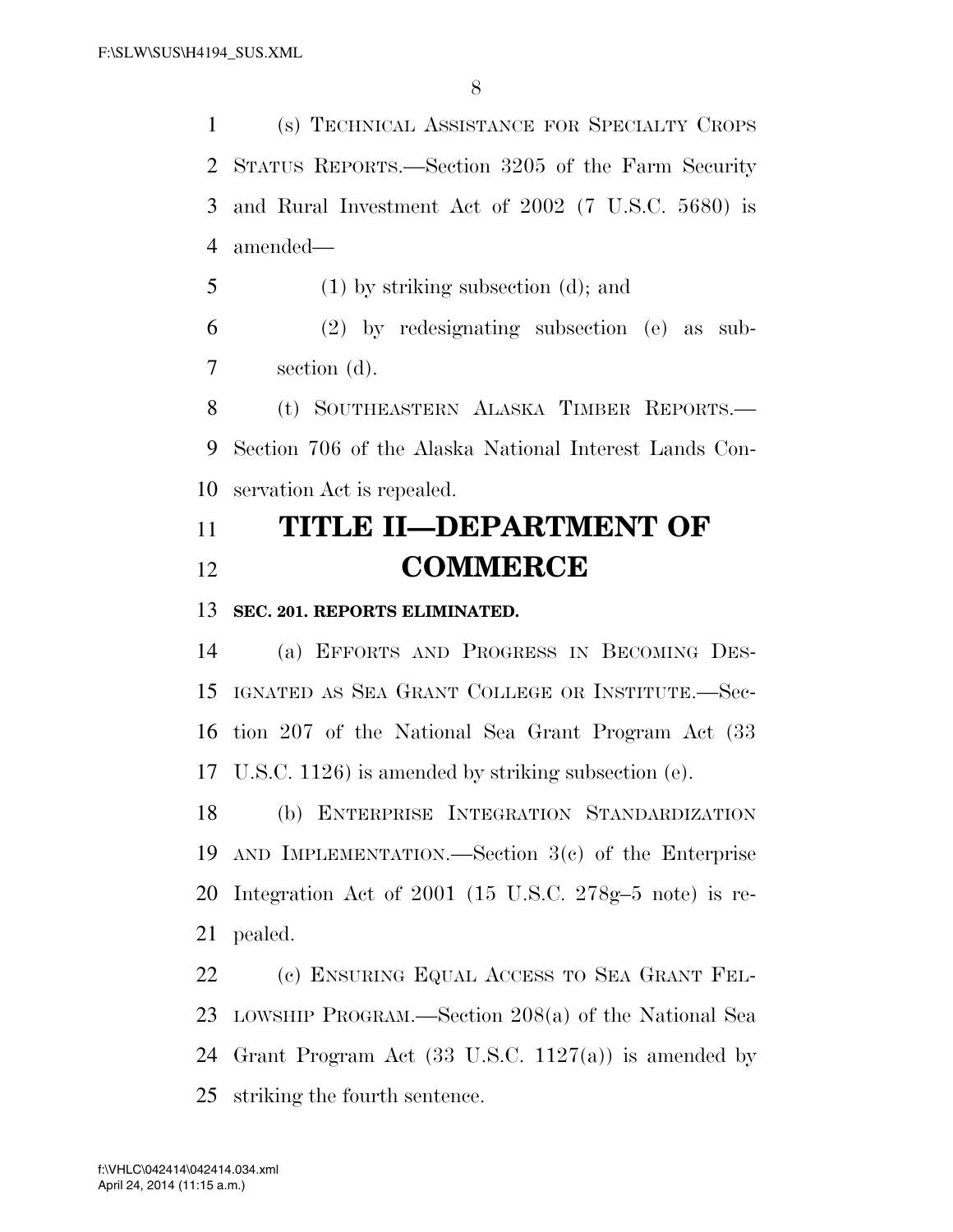1 (d) TIP ACTIVITIES.—Section  $28(g)$  of the National Institute of Standards and Technology Act (15 U.S.C. 3  $278n(g)$  is repealed.

 (e) TIP ADVISORY BOARD ANNUAL REPORT.—Sec- tion 28(k)(5) of the National Institute of Standards and 6 Technology Act  $(15 \text{ U.S.C. } 278n(k)(5))$  is repealed.

 (f) NORTHWEST ATLANTIC FISHERIES ACTIVI- TIES.—Section 212 of the Northwest Atlantic Fisheries Convention Act of 1995 (16 U.S.C. 5611) is repealed.

# **TITLE III—CORPORATION FOR NATIONAL AND COMMUNITY SERVICE**

## **SEC. 301. REPORTS ELIMINATED.**

 (a) REPORTS BY OTHER FEDERAL AGENCIES TO THE CORPORATION.—Section 182 of the National and Community Service Act of 1990 (42 U.S.C. 12642) is amended by striking subsection (b).

 (b) SERVICE-LEARNING IMPACT STUDY.—The Na- tional and Community Service Act of 1990 (42 U.S.C. 12565) is amended by repealing part IV of subtitle B of title I.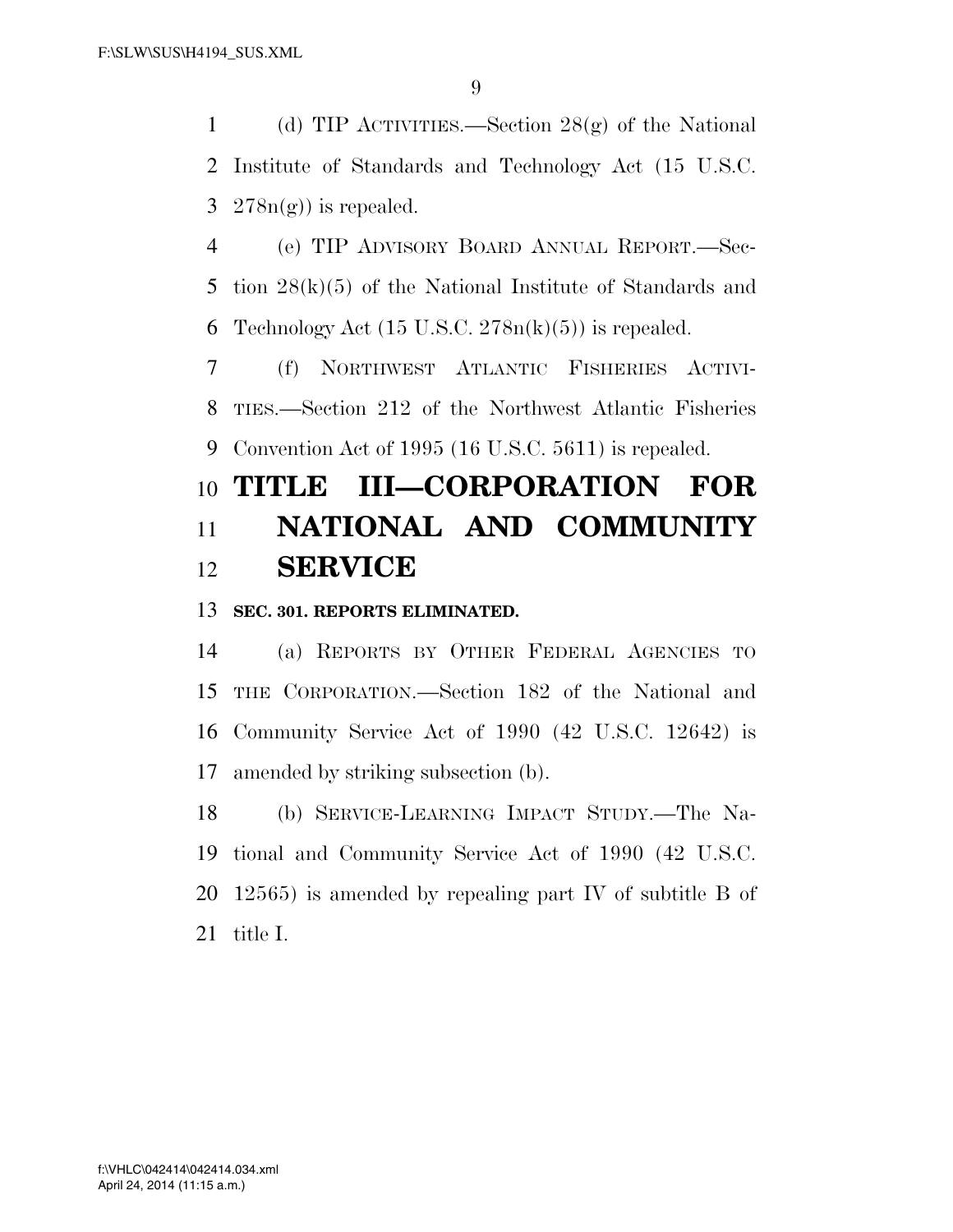# **TITLE IV—DEPARTMENT OF DEFENSE**

**SEC. 401. REPORTS ELIMINATED.** 

 (a) AMENDMENTS TO NATIONAL DEFENSE AUTHOR-IZATION ACTS.—

 (1) DISPLAY OF ANNUAL BUDGET REQUIRE- MENTS FOR AIR SOVEREIGNTY ALERT MISSION.— Section 354 of the Duncan Hunter National Defense Authorization Act for Fiscal Year 2009 (Public Law 110–417; 10 U.S.C. 221 note) is hereby repealed.

 (2) ANNUAL REPORT ON RELIABILITY OF DE-12 PARTMENT OF DEFENSE FINANCIAL STATEMENTS. Section 1008 of the National Defense Authorization Act for Fiscal Year 2002 (Public Law 107–107; 10 U.S.C. 113 note) is amended—

 (A) by striking subsections (a) and (b); and

18 (B) in subsection  $(d)(1)$ , by striking "(b) or''.

20 (b) AMENDMENTS TO TITLE 10.—

21 (1) ANNUAL REPORT ON EMERGENCY AND EX- TRAORDINARY EXPENSES.—Section 127 of title 10, United States Code, is amended by striking sub-section (d).

April 24, 2014 (11:15 a.m.) f:\VHLC\042414\042414.034.xml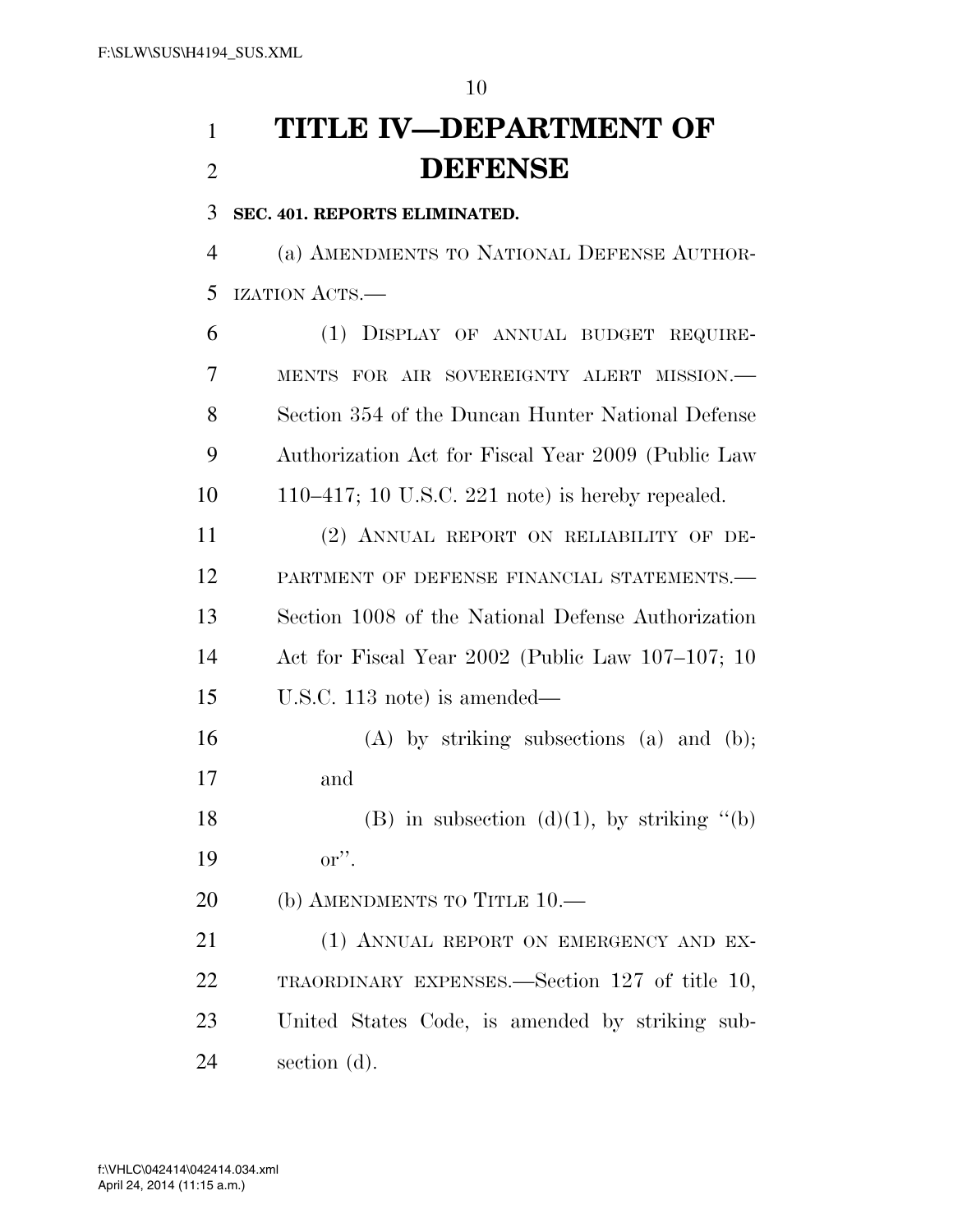| $\mathbf{1}$   | (2) REPORT ON ASSISTANCE PROVIDED TO FOR-                         |
|----------------|-------------------------------------------------------------------|
| $\overline{2}$ | EIGN NATIONS TO ACCOUNT FOR MISSING U.S. PER-                     |
| 3              | SONNEL.—Section 408 of title 10, United States                    |
| $\overline{4}$ | Code, is amended by striking subsection (f).                      |
| 5              | (3) INCLUSION OF NET FLOOR AREA IN RE-                            |
| 6              | QUESTS TO BUILD MILITARY FAMILY HOUSING.-                         |
| 7              | Section 2826 of title 10, United States Code, is                  |
| 8              | amended—                                                          |
| 9              | (A) by striking $(4)$ LOCAL<br>$_{\rm COM}$ -                     |
| 10             | PARABILITY.—"; and                                                |
| 11             | (B) by striking subsection (b).                                   |
| 12             | (c) AMENDMENT TO SMALL BUSINESS ACT COMMER-                       |
| 13             | CIALIZATION READINESS PROGRAM.—Section $9(y)(5)$ of               |
| 14             | the Small Business Act $(15 \text{ U.S.C. } 638(y)(5))$ is amend- |
| 15             | $ed$ —                                                            |
| 16             | $(1)$ by striking subparagraph $(B)$ ;                            |
| 17             | $(2)$ by striking "authorized to-" through "es-                   |
| 18             | tablish goals" and inserting "authorized to establish             |
| 19             | goals"; and                                                       |
| 20             | $(3)$ by striking "; and" at the end and inserting                |
| 21             | a period.                                                         |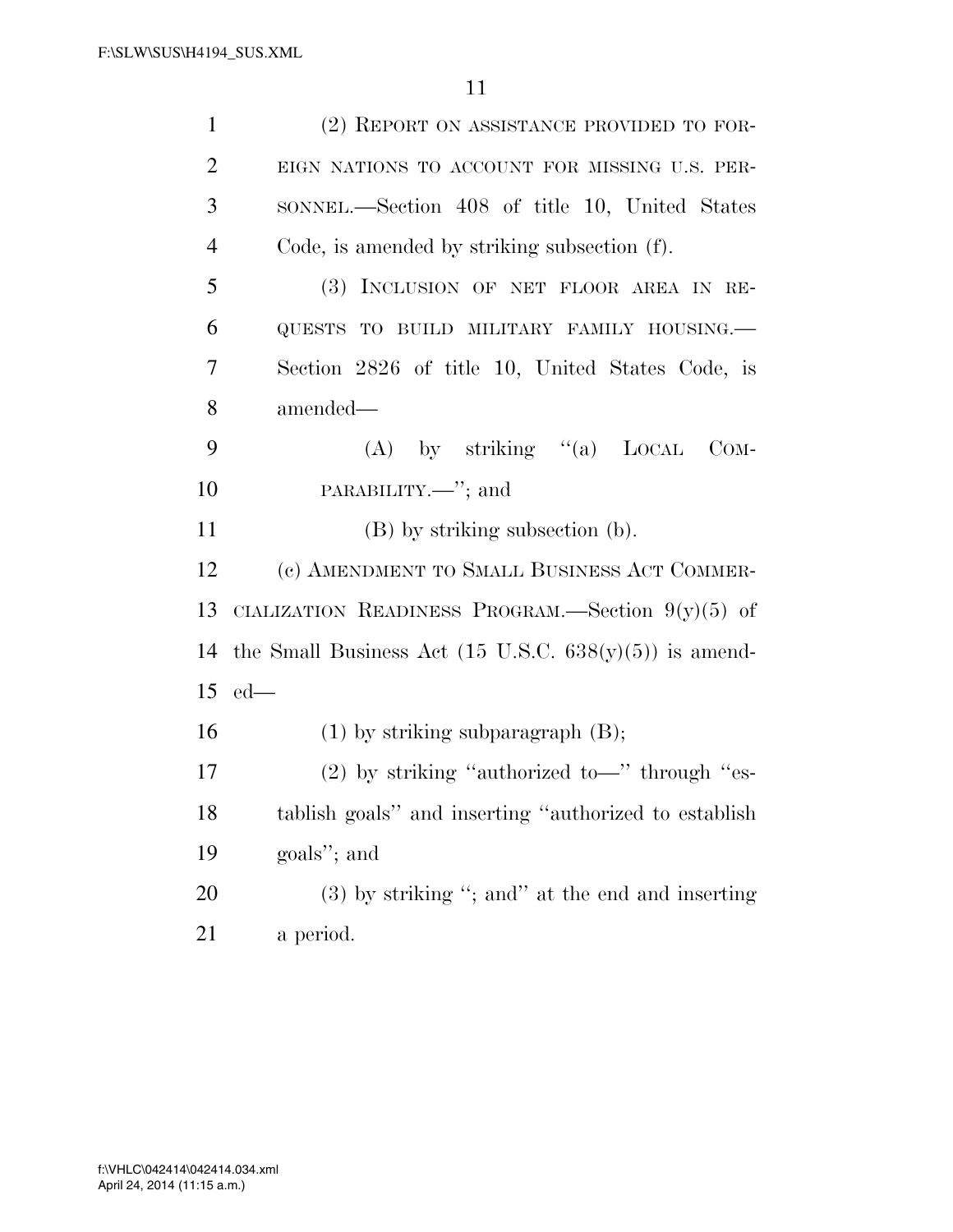# **TITLE V—DEPARTMENT OF EDUCATION**

**SEC. 501. REPORT ON IMPACT AID CONSTRUCTION JUSTI-**

 **FYING DISCRETIONARY GRANT AWARDS ELIMINATED.** 

 Section 8007(b) of the Elementary and Secondary Education Act of 1965 (20 U.S.C. 7707) is amended by striking paragraph (7).

## **TITLE VI—DEPARTMENT OF ENERGY**

**SEC. 601. REPORTS ELIMINATED.** 

 (a) SCIENCE AND ENGINEERING EDUCATION PILOT PROGRAM.—Section 983(d) of the Energy Policy Act of 2005 (42 U.S.C. 16323(d)) is repealed.

 (b) STRATEGIC UNCONVENTIONAL FUELS DEVELOP- MENT PROGRAM.—Section 369(i)(3) of Energy Policy Act of 2005 (42 U.S.C. 15927(i)(3)) is repealed.

 (c) ENERGY EFFICIENCY STANDARDS FOR INDUS-19 TRIAL EQUIPMENT.—Section  $342(a)(6)(C)(v)$  of Energy 20 Policy and Conservation Act  $(42 \text{ U.S.C. } 6313(a)(6)(C)(v))$ is repealed.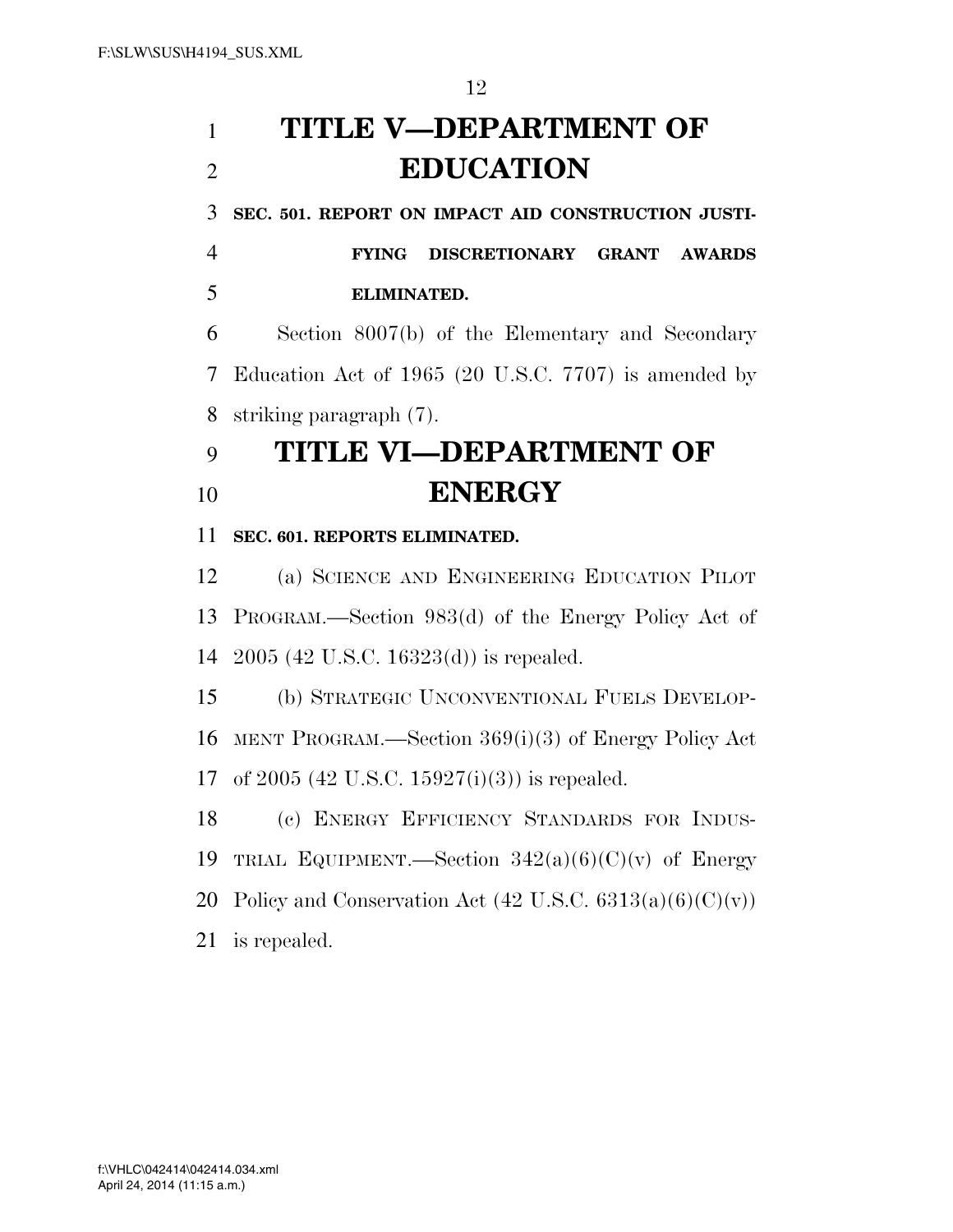# **TITLE VII—ENVIRONMENTAL PROTECTION AGENCY SEC. 701. GREAT LAKES MANAGEMENT COMPREHENSIVE REPORT ELIMINATED.**  Section 118(c)(10) of the Federal Water Pollution 6 Control Act  $(33 \text{ U.S.C. } 1268(c)(10))$  is repealed. **TITLE VIII—EXECUTIVE OFFICE OF THE PRESIDENT SEC. 801. REPORT RELATING TO WAIVER OF CERTAIN SANCTIONS AGAINST NORTH KOREA ELIMI- NATED.**  Section 1405 of the Supplemental Appropriations Act, 2008 (22 U.S.C. 2799aa–1 note) is amended by strik- ing subsection (c). **TITLE IX—GOVERNMENT ACCOUNTABILITY OFFICE SEC. 901. REPORTS ELIMINATED.**  (a) EXPENDITURES OF LOCAL EDUCATIONAL AGEN- CIES.—Section 1904 of the Elementary and Secondary Education Act of 1965 (20 U.S.C. 6574) is repealed. (b) USE OF RECOVERY ACT FUNDS BY STATES AND LOCALITIES REPORT.—Section 901 of the American Re- covery and Reinvestment Act of 2009 (Public Law 111– 5; 123 Stat. 191) is repealed. (c) HELP AMERICA VOTE ACT FUNDS AUDIT.—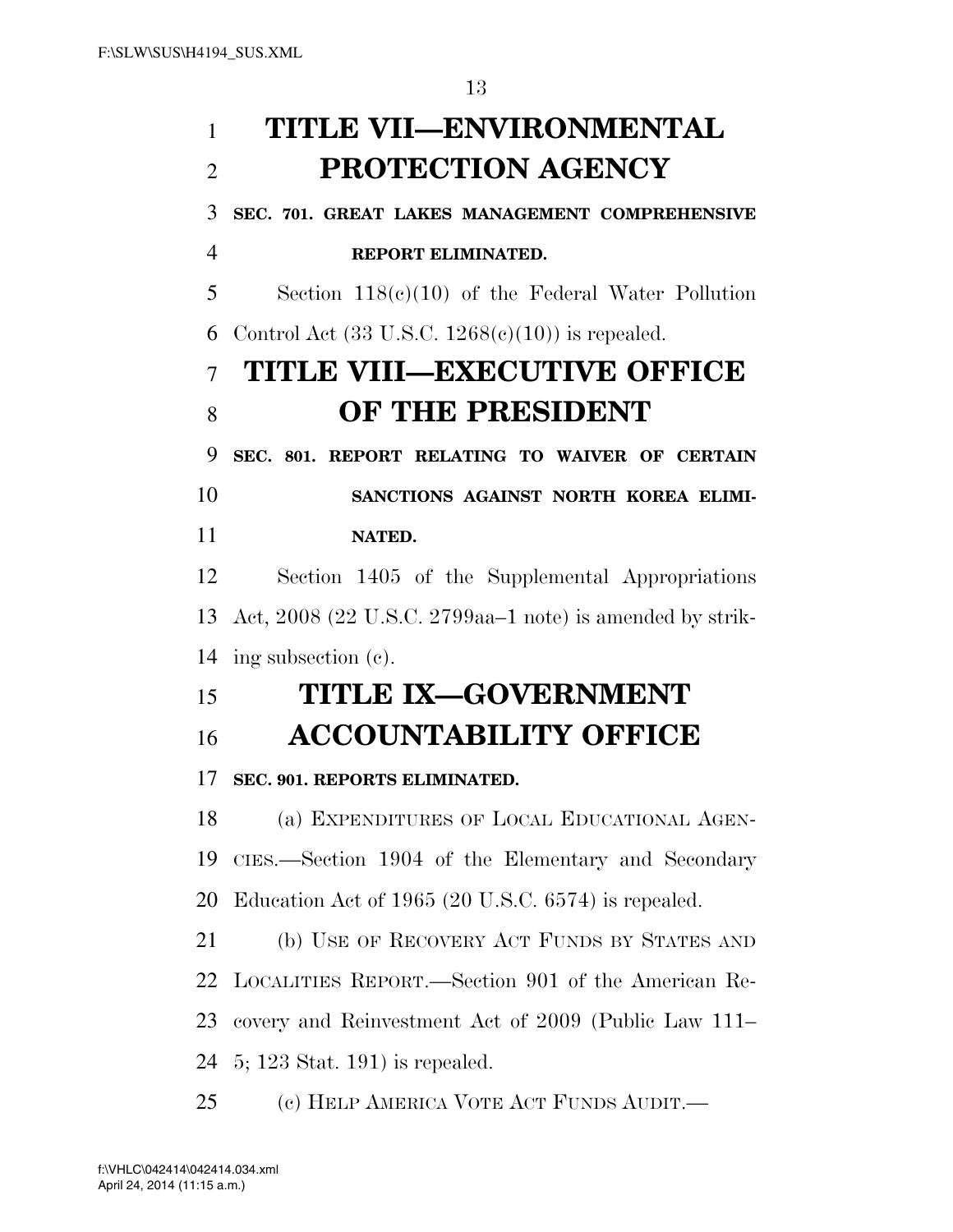| $\mathbf{1}$   | (1) ELIMINATION OF AUDIT.—Section $902(b)$ of          |
|----------------|--------------------------------------------------------|
| $\overline{2}$ | the Help America Vote Act of 2002 (42 U.S.C.           |
| 3              | $15542(b)$ ) is amended—                               |
| $\overline{4}$ | $(A)$ by striking paragraph $(3)$ ; and                |
| 5              | (B) by redesignating paragraphs<br>(4)                 |
| 6              | through $(6)$ as paragraphs $(3)$ through $(5)$ .      |
| 7              | (2) PRESERVATION OF AUTHORITY TO RECOUP                |
| 8              | FUNDS RESULTING FROM PRIOR AUDITS.-Section             |
| 9              | $902(c)$ of such Act (42 U.S.C. 15542(c)) is amended   |
| 10             | by inserting after "subsection (b)" the following:     |
| 11             | "prior to the date of the enactment of the Govern-     |
| 12             | ment Reports Elimination Act of 2014".                 |
| 13             | (d) STATE SMALL BUSINESS CREDIT INITIATIVE             |
| 14             | AUDIT AND REPORT.—Section 3011 of the Small Busi-      |
| 15             | ness Jobs Act of 2010 (12 U.S.C. 5710) is amended by   |
| 16             | striking subsection (b).                               |
| 17             | (e) SMALL BUSINESS LENDING FUND PROGRAM                |
|                | 18 AUDIT AND REPORT.—Section 4107 of the Small Busi-   |
| 19             | ness Jobs Act of 2010 (12 U.S.C. 4741 note) is amended |
| 20             | by striking subsection (c).                            |
| 21             | HOUSING ASSISTANCE COUNCIL FINANCIAL<br>(f)            |
| 22             | STATEMENT AUDIT REPORT.—Section 6303(a) of the         |
| 23             | Food, Conservation, and Energy Act of 2008 (42 U.S.C.  |
| 24             | 1490e note) is amended by striking paragraph (3).      |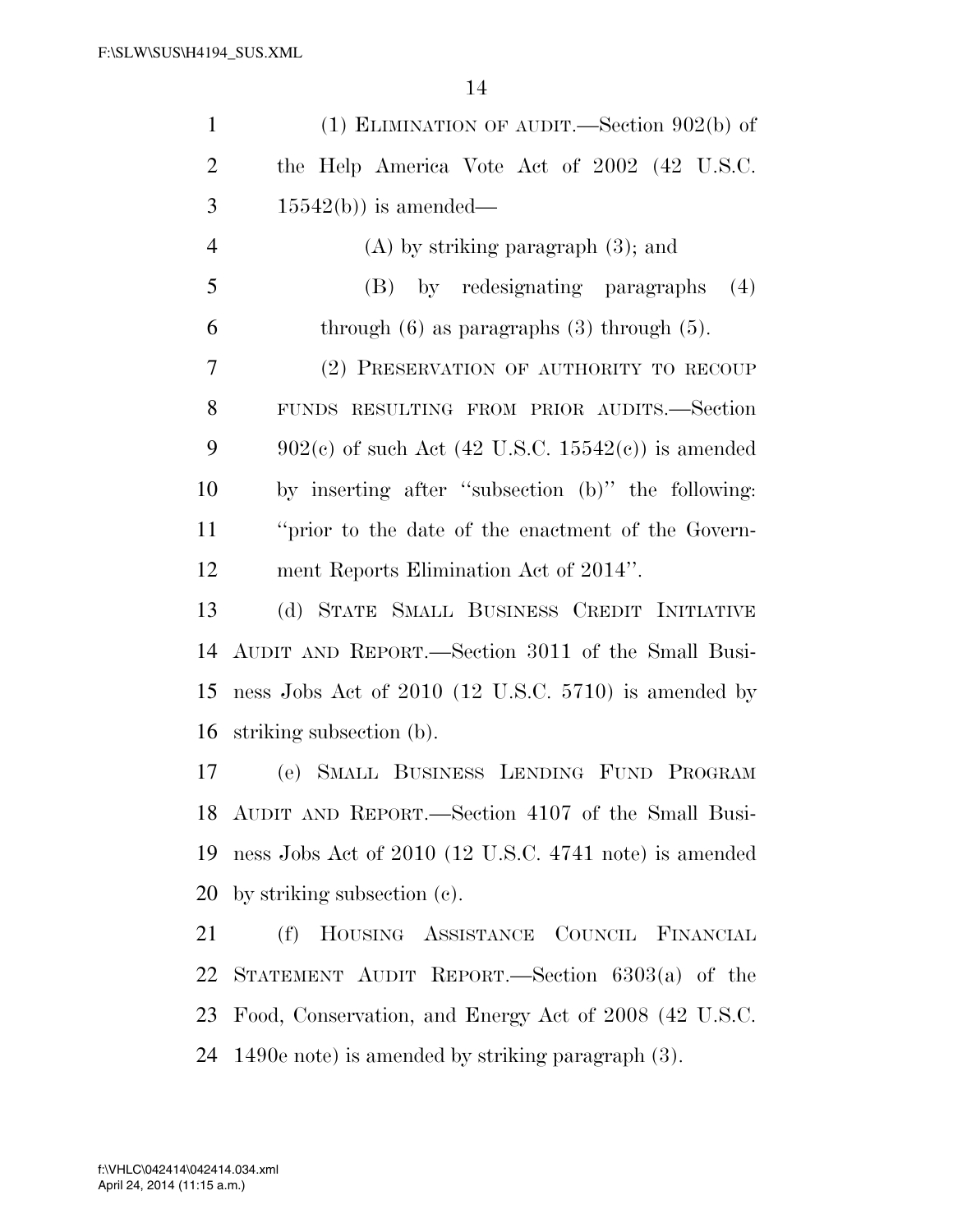## **SEC. 902. REPORTS MODIFIED.**

 (a) NATIONAL PREVENTION, HEALTH PROMOTION AND PUBLIC HEALTH COUNCIL.—Subsection (i) of sec- tion 4001 of the Patient Protection and Affordable Care Act (42 U.S.C. 300u–1) is amended by striking ''The Sec- retary and the Comptroller General of the United States shall jointly conduct periodic reviews'' and inserting ''The Secretary shall conduct periodic reviews''.

- 9 (b) POSTCARD MANDATE.—Section  $719(g)(2)$  of title 31, United States Code is amended—
- (1) by striking the first sentence and inserting the following: ''The Comptroller General shall make each list available through the public website of the Government Accountability Office.''; and
- (2) in the second sentence, by inserting ''of Congress'' after ''committee or member''.
- (c) ANNUAL AUDIT OF THE CONGRESSIONAL AWARD FOUNDATION.—
- (1) USE OF PRIVATE AUDITOR.—Section 107 of the Congressional Award Act (2 U.S.C. 807) is amended to read as follows:
- 22 "AUDITS"

 ''SEC. 107. (a) CONTRACTS WITH PRIVATE AUDI- TOR.—The Board shall enter into a contract with an ac- credited private auditor to conduct an annual audit of the financial records of the Board and of any corporation es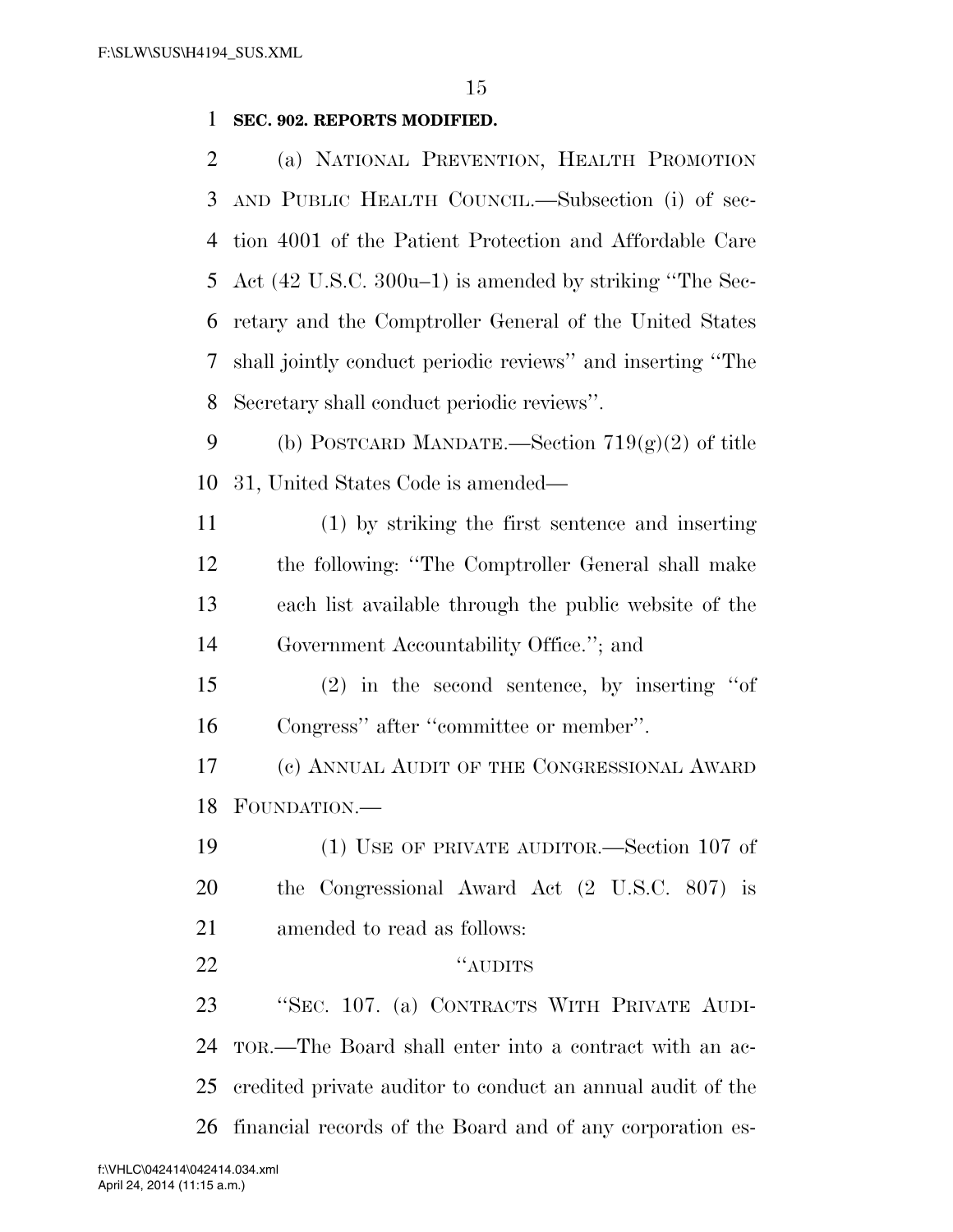tablished under section 106(i), and shall ensure that the auditor has access for the purpose of the audit to any books, documents, papers, and records of the Board or such corporation (or any agent of the Board or such cor- poration) which the auditor reasonably determines to be pertinent to the Congressional Award Program.

 ''(b) ANNUAL REPORT TO CONGRESS ON AUDIT RE- SULTS.—Not later than May 15 of each calendar year, the Board shall submit to appropriate officers, committees, and subcommittees of Congress a report on the results of the most recent audit conducted pursuant to this section, and shall include in the report information on any such additional areas as the auditor who conducted the audit determines deserve or require evaluation.''.

 (2) CONFORMING AMENDMENT RELATING TO COMPLIANCE WITH FISCAL CONTROL AND FUND AC- COUNTING PROCEDURES.—Section 104(c)(2)(A) of 18 such Act  $(2 \text{ U.S.C. } 804(c)(2)(\text{A}))$  is amended—

 (A) in the first sentence, by striking ''The Comptroller General of the United States'' and inserting ''The accredited private auditor con- ducting the annual audit of the financial records of the Board pursuant to section  $107(a)$ "; and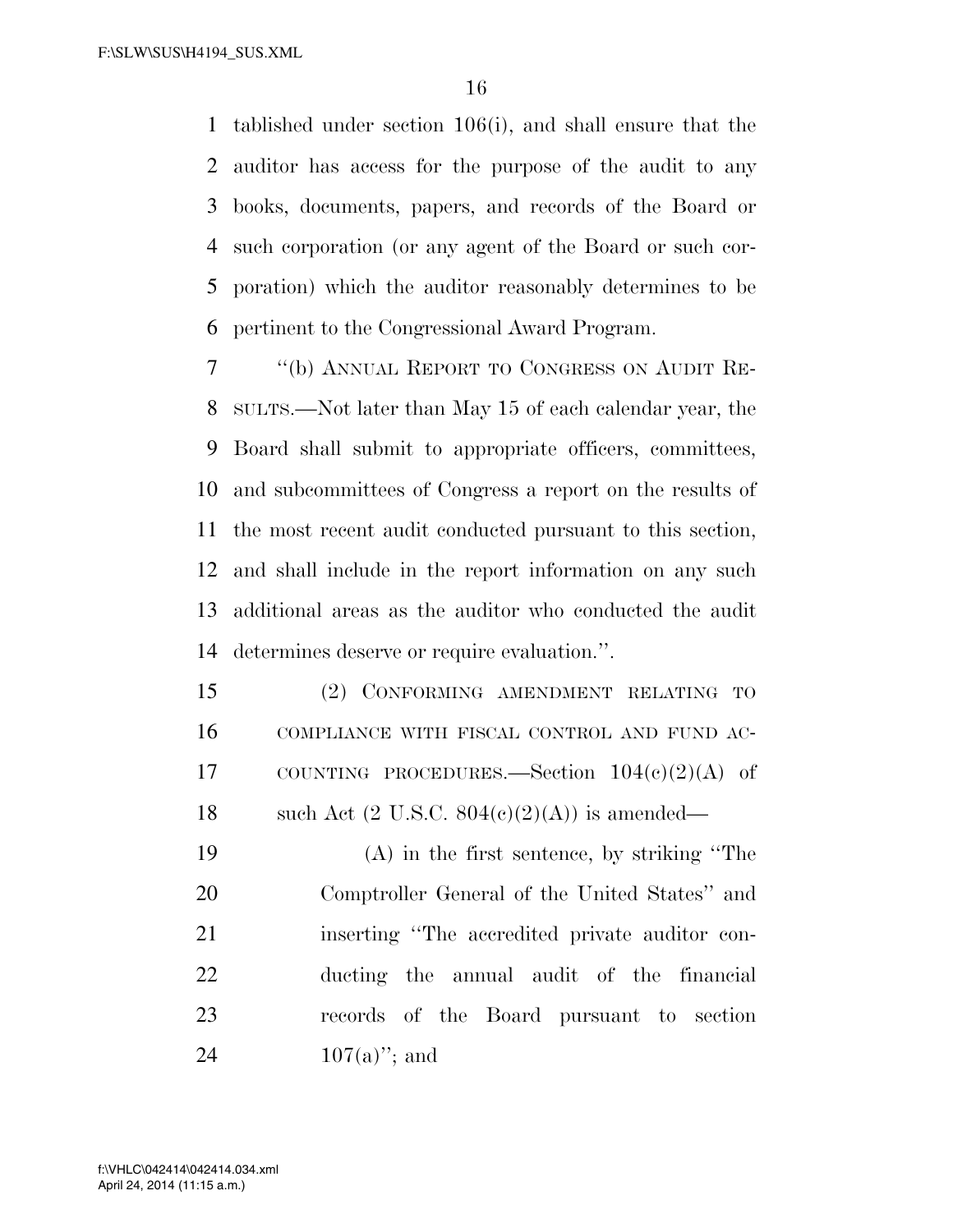(B) in the second sentence, by striking 2 "the Comptroller General" and inserting "the auditor''.

 (d) ANNUAL GAO REVIEW OF PROPOSED HHS RE- COVERY THRESHOLD.—The third sentence of section  $1862(b)(9)(B)(i)$  of the Social Security Act (42 U.S.C. 7 1395 $v(b)(9)(B)(i)$  is amended by striking "for a year" and inserting ''for 2014''.

## **TITLE X—DEPARTMENT OF HOMELAND SECURITY**

## **SEC. 1001. REPORTS ELIMINATED.**

 (a) PROHIBITION ON IMPORTATION OF PRODUCTS MADE WITH DOG OR CAT FUR.—Section 308 of the Tar- iff Act of 1930 (19 U.S.C. 1308) is amended by striking subsection (e).

 (b) PORT OF ENTRY INFRASTRUCTURE ASSESSMENT STUDY AND NATIONAL LAND BORDER SECURITY PLAN.—The Border Infrastructure and Technology Mod- ernization Act of 2007 (title VI of division E of Public Law 110–161; 6 U.S.C. 1401 et seq.) is amended by strik-ing sections 603 and 604.

22 (c) FEES FOR CERTAIN CUSTOMS SERVICES.—

 (1) REPEAL.—Section 13031 of the Consoli- dated Omnibus Budget Reconciliation Act of 1985 (Public Law 99–272; 19 U.S.C. 58c) is amended—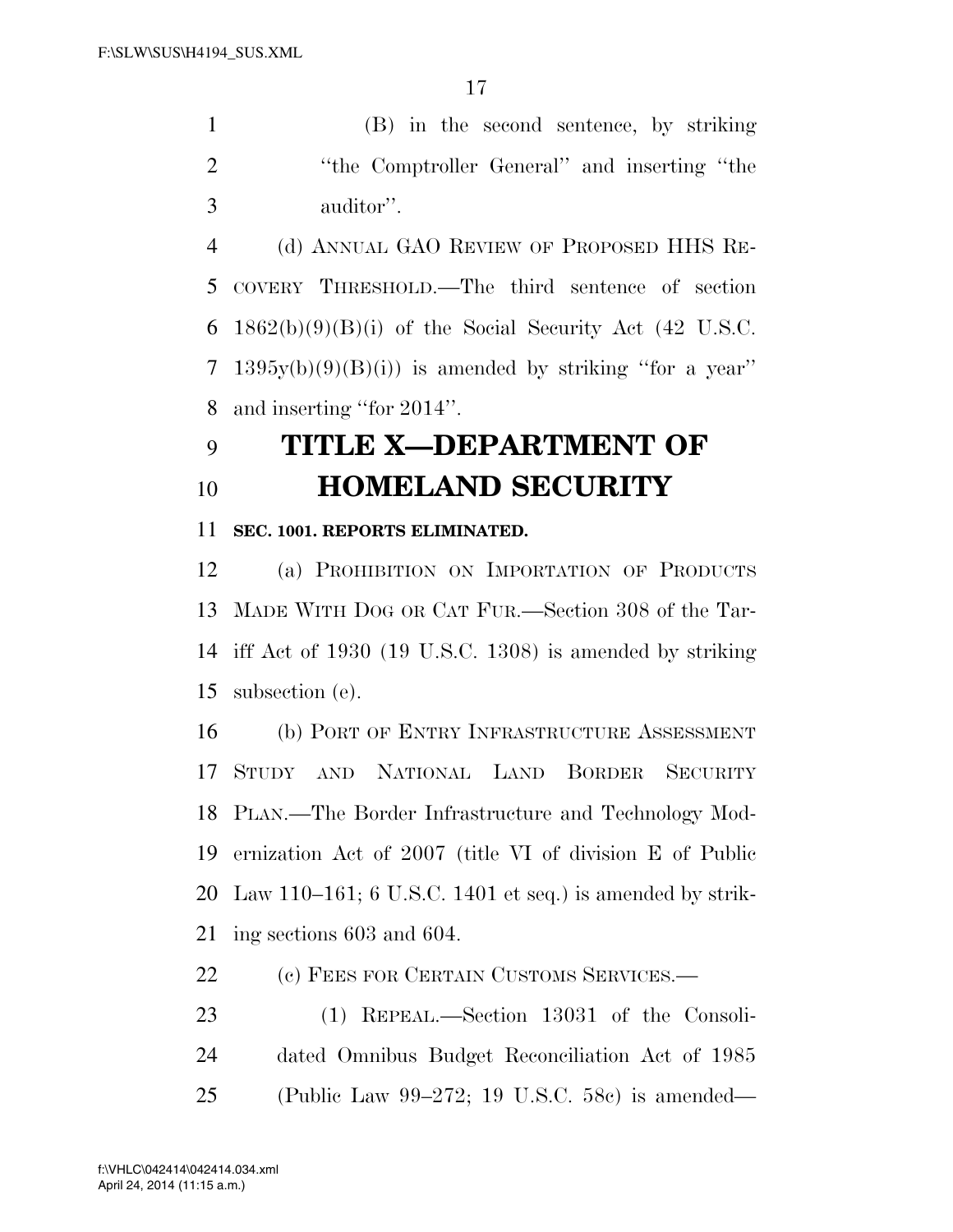| $\mathbf{1}$   | $(A)$ in subsection $(a)(9)$ , by striking sub-            |
|----------------|------------------------------------------------------------|
| $\overline{2}$ | paragraph (C) and redesignating subparagraph               |
| 3              | $(D)$ as subparagraph $(C)$ ; and                          |
| $\overline{4}$ | $(B)$ in subsection $(f)$ —                                |
| 5              | (i) in paragraph $(3)$ —                                   |
| 6              | $(I)$ by striking subparagraph $(D)$ ;                     |
| 7              | and                                                        |
| 8              | (II) by redesignating subpara-                             |
| 9              | graph $(E)$ as subparagraph $(D)$ ;                        |
| 10             | (ii) by striking paragraph $(4)$ ; and                     |
| 11             | (iii) by redesignating paragraphs (5)                      |
| 12             | and $(6)$ as paragraphs $(4)$ and $(5)$ , respec-          |
| 13             | tively.                                                    |
| 14             | CONFORMING AMENDMENTS.-Subsection<br>(2)                   |
| 15             | (f) of such section is further amended—                    |
| 16             | $(A)$ in paragraph $(1)(B)$ , by striking                  |
| 17             | "paragraph $(5)$ " and inserting "paragraph"               |
| 18             | $(4)$ "; and                                               |
| 19             | $(B)$ in paragraph $(3)(A)$ , by striking                  |
| 20             | "paragraph $(5)$ " and inserting "paragraph"               |
| 21             | $(4)$ ".                                                   |
| 22             | (d) MODERNIZATION OF NATIONAL DISTRESS AND                 |
| 23             | RESPONSE SYSTEM.—Section 346 of the (Public Law            |
| 24             | 107–295) Maritime Transportation Security Act of 2002      |
| 25             | (14 U.S.C. 88 note), and the item relating to such section |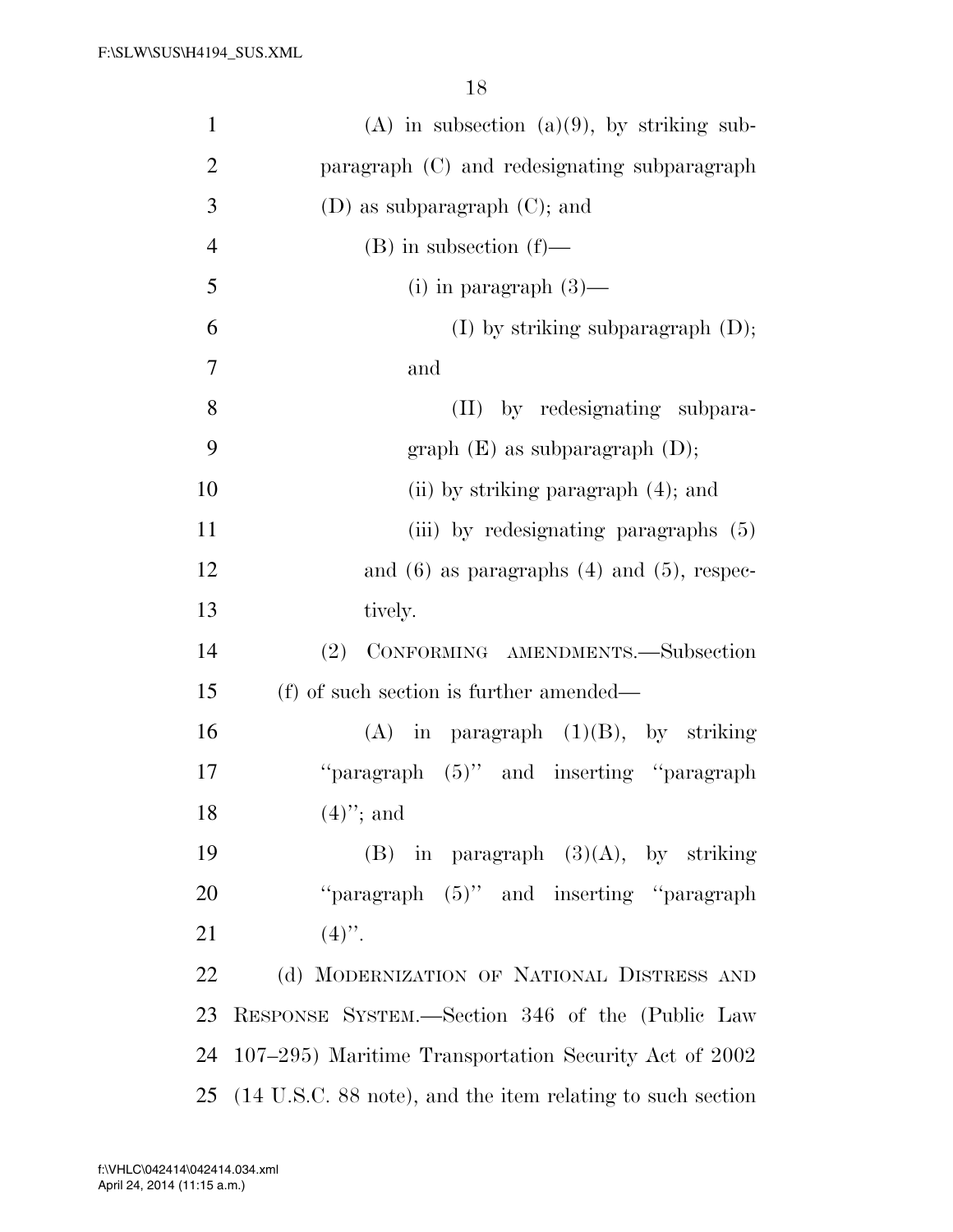in the table of contents in section 1(b) of such Act, are repealed.

## **TITLE XI—DEPARTMENT OF HOUSING AND URBAN DEVEL-OPMENT**

### **SEC. 1101. REPORTS ELIMINATED.**

 (a) INFORMATION TECHNOLOGY SPENDING PLAN FOR TRANSFORMATION INITIATIVE.—The first sentence of the second paragraph under the heading ''Department of Housing and Urban Development—Management and Administration—Transformation Initiative'' in title II of division A of Public Law 111–117 (123 Stat. 3093), as amended by section 2259 of title XII of division B of Pub- lic Law 112–10 (125 Stat. 197), is amended by striking '': *Provided*, That'' and all that follows through ''Govern-ment Accountability Office''.

 (b) SOLE SOURCE CONTRACTS REPORT.—Section 218 of the Transportation, Housing and Urban Develop- ment, and Related Agencies Appropriations Act, 2012 (di- vision C of Public Law 112–55; 125 Stat. 699) is re-pealed.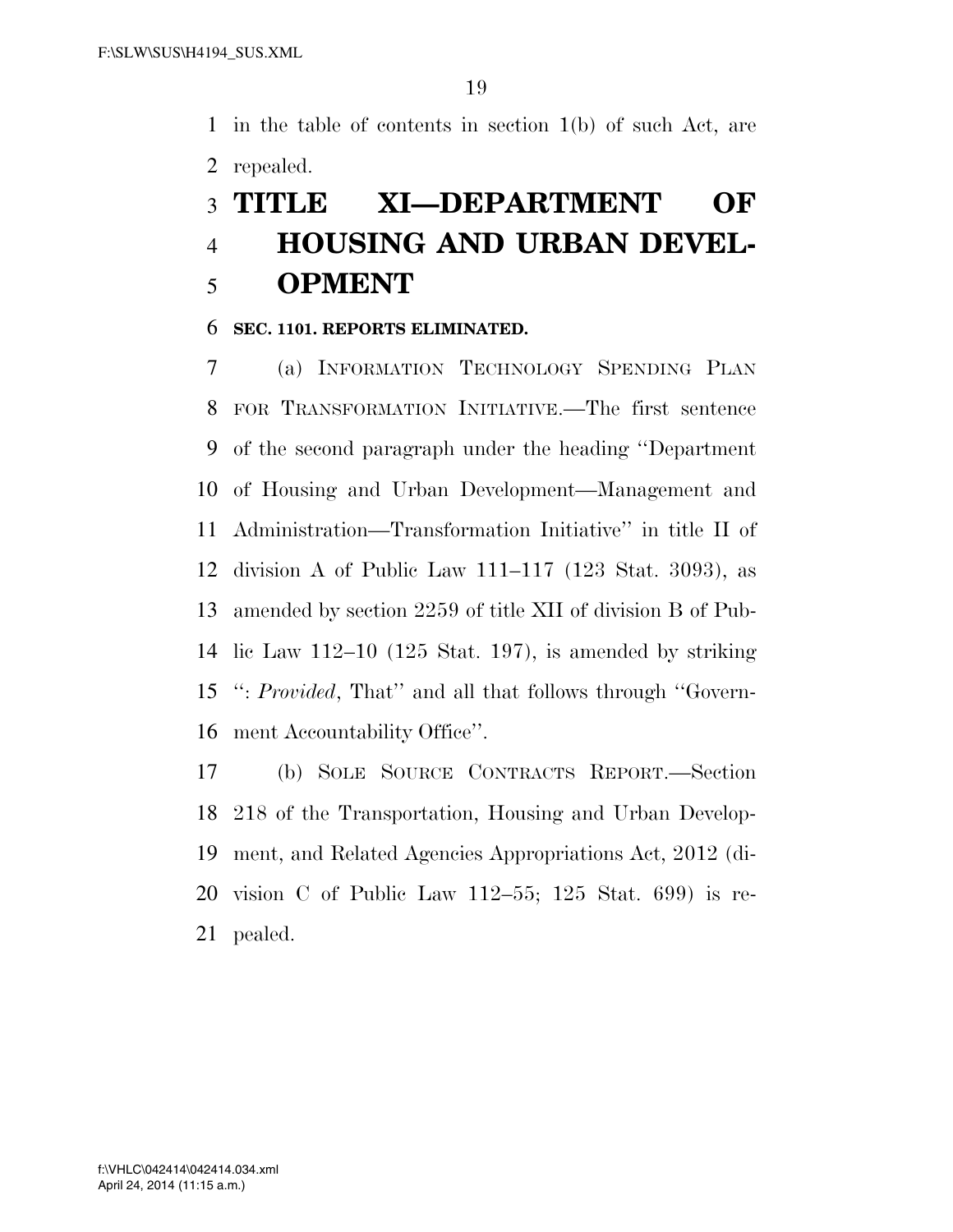## **TITLE XII—DEPARTMENT OF THE INTERIOR**

**SEC. 1201. ROYALTIES IN-KIND REPORT ELIMINATED.** 

Section 342(e) of the Energy Policy Act of 2005 (42

U.S.C. 15902(e)) is amended by striking subsection (e).

# **TITLE XIII—DEPARTMENT OF LABOR**

## **SEC. 1301. REPORTS ELIMINATED.**

 (a) OLDER AMERICANS ACT.—Section 515 of the Older Americans Act (42 U.S.C. 3056m) is repealed.

 (b) ANDEAN TRADE PREFERENCE ACT.—Section 207 of the Andean Trade Preference Act (19 U.S.C. 3205) is repealed.

# **TITLE XIV—OFFICE OF THE DI- RECTOR OF NATIONAL INTEL-LIGENCE**

**SEC. 1401. REPORTS ELIMINATED.** 

 (a) TREATY ON CONVENTIONAL ARMED FORCES IN EUROPE.—Section 2(5)(E) of the Senate resolution advis- ing and consenting to ratification of the Document Agreed Among the States Parties to the Treaty on Conventional Armed Forces in Europe (CFE) of November 19, 1990, adopted at Vienna May 31, 1996 (Treaty Doc. 105–5) (commonly referred to as the ''CFE Flank Document''), 105th Congress, agreed to May 14, 1997, is repealed.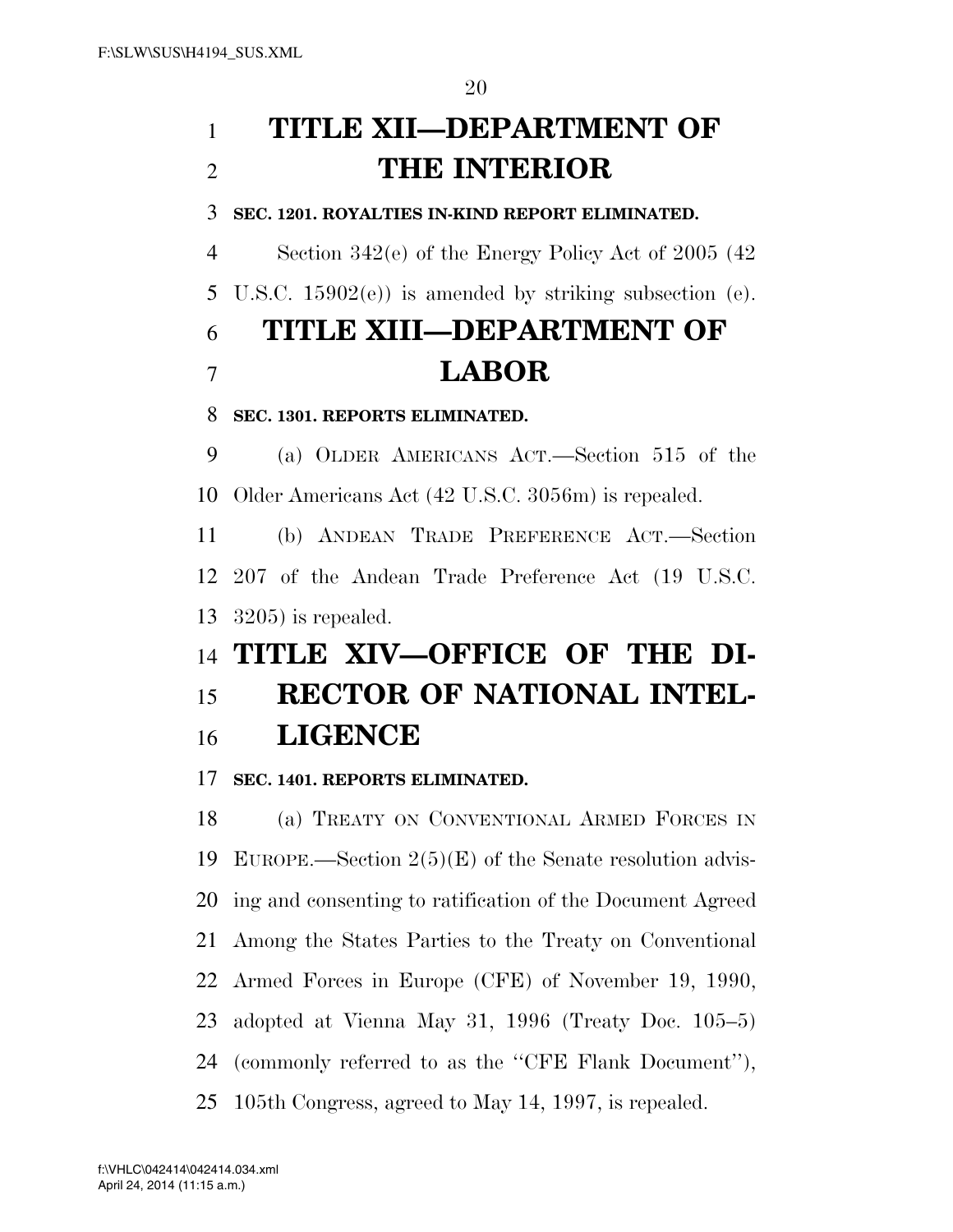| $\mathbf{1}$   | (b) REPORTS ON COMMERCE WITH, AND ASSISTANCE                  |
|----------------|---------------------------------------------------------------|
| $\overline{2}$ | TO, CUBA FROM OTHER FOREIGN COUNTRIES.—                       |
| 3              | (1) REPEAL.—Section 108 of the Cuban Lib-                     |
| $\overline{4}$ | erty and Democratic Solidarity (LIBERTAD) Act of              |
| 5              | 1996 $(22 \text{ U.S.C. } 6038)$ is repealed.                 |
| 6              | (2) CLERICAL AMENDMENT.—The table of con-                     |
| 7              | tents in section $1(b)$ of such Act is amended by             |
| 8              | striking the item relating to section 108.                    |
| 9              | (c) IDENTIFICATION OF COUNTRIES OF CONCERN                    |
| 10             | WITH RESPECT TO THE DIVERSION OF CERTAIN GOODS,               |
| 11             | SERVICES, AND TECHNOLOGIES TO OR THROUGH IRAN.                |
| 12             | (1) REPEAL.—Section 302 of the Comprehen-                     |
| 13             | sive Iran Sanctions, Accountability, and Divestment           |
| 14             | Act of $2010$ (22 U.S.C. 8542) is repealed.                   |
| 15             | CONFORMING AMENDMENT.—Section<br>(2)                          |
| 16             | $303(b)$ of such Act $(22 \text{ U.S.C. } 8543(b))$ is amend- |
| 17             | $ed$ —                                                        |
| 18             | $(A)$ in the matter preceding paragraph $(1)$ ,               |
| 19             | by striking "a report—" and inserting "a re-                  |
| 20             | port notifying those committees of the designa-               |
| 21             | tion of the country."; and                                    |
| 22             | $(B)$ by striking paragraphs $(1)$ and $(2)$ .                |
| 23             | (3) CLERICAL AMENDMENT.—The table of con-                     |
| 24             | tents in section $1(b)$ of such Act is amended by             |
| 25             | striking the item relating to section 302.                    |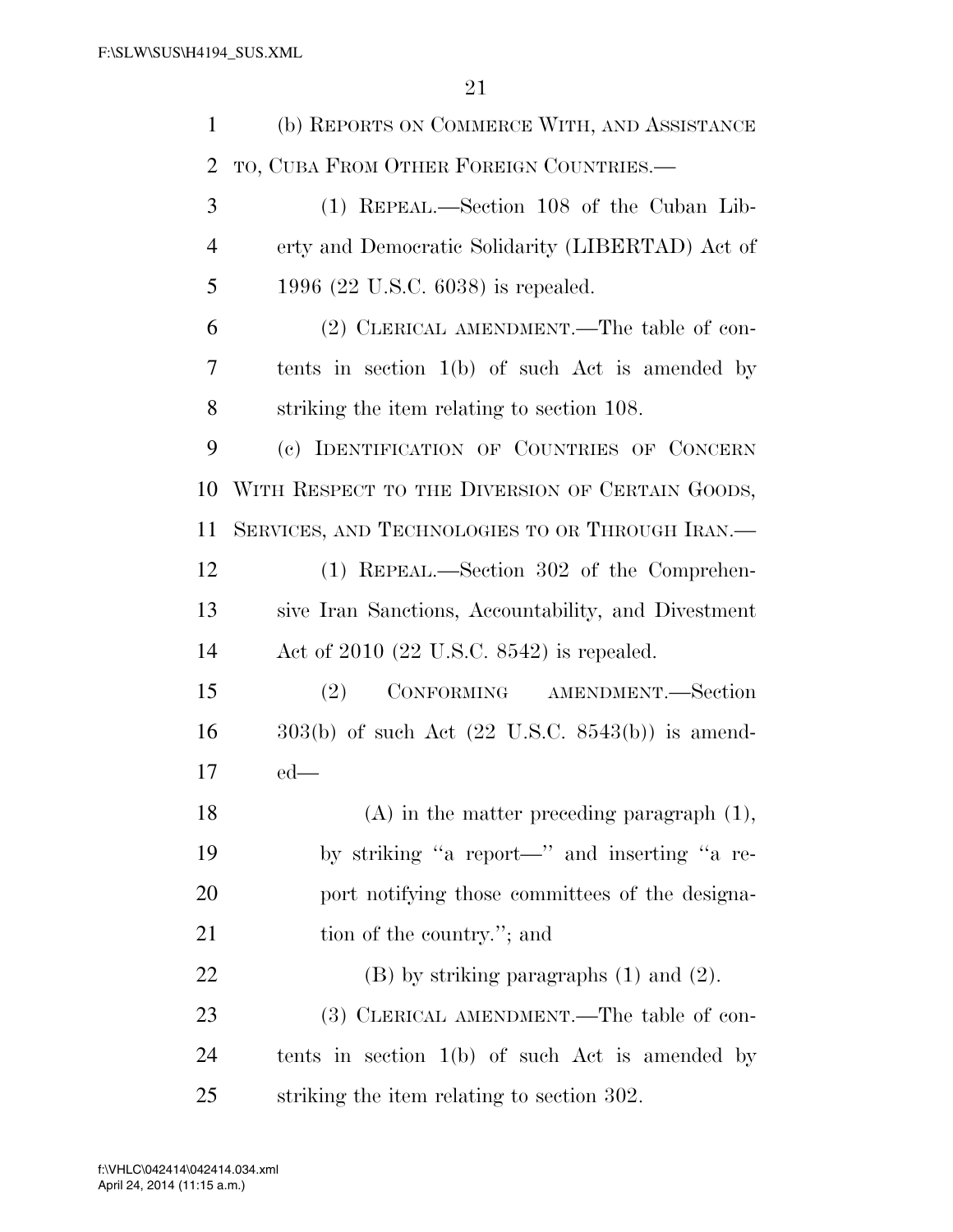# **TITLE XV—DEPARTMENT OF STATE**

**SEC. 1501. REPORTS ELIMINATED.** 

 (a) REPORT ON PROGRESS TOWARD REGIONAL NON- PROLIFERATION IN SOUTH ASIA.—Section 620F of the Foreign Assistance Act of 1961 (22 U.S.C. 2376) is amended by striking subsection (c).

 (b) REPORT ON TIBET NEGOTIATIONS.—Section 613 of the Foreign Relations Authorization Act, Fiscal Year 2003 (22 U.S.C. 6901 note) is amended to read as follows: **''SEC. 613. TIBET NEGOTIATIONS.** 

12 "(a) IN GENERAL.—The President and the Secretary should encourage the Government of the People's Republic of China to enter into a dialogue with the Dalai Lama or his representatives leading to a negotiated agreement on Tibet.

 ''(b) COMPLIANCE.—After such an agreement is reached, the President and the Secretary should work to ensure compliance with the agreement.''.

## **TITLE XVI—DEPARTMENT OF**

## **TRANSPORTATION**

## **SEC. 1601. REPORTS ELIMINATED.**

 (a) REPORTS OF AIR TRAFFIC SERVICES COM- MITTEE.—Section 106(p)(7) of title 49, United States Code, is amended—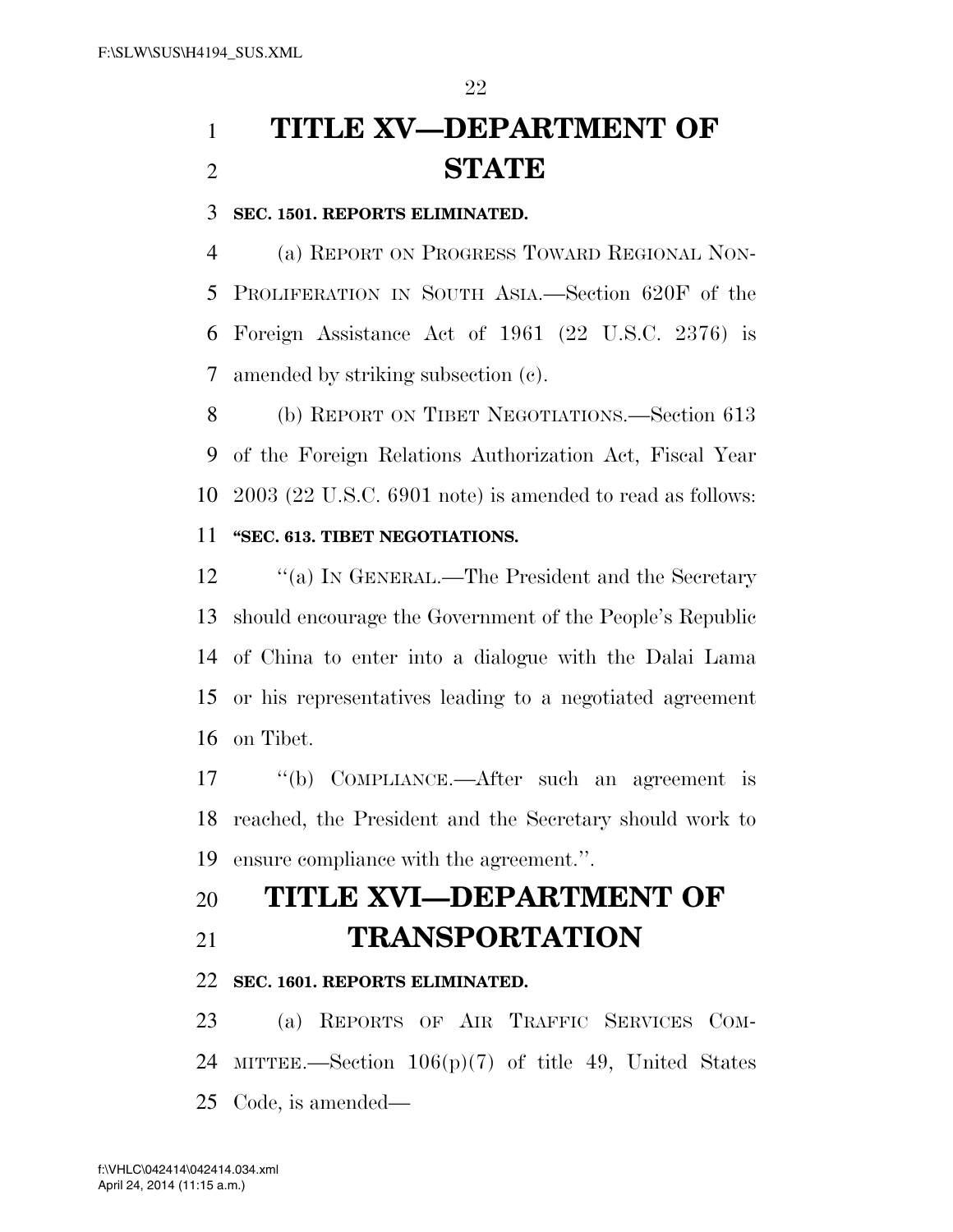(1) by striking subparagraph (H); and (2) by redesignating subparagraph (I) as sub- paragraph (H). (b) ANNUAL SUMMARIES OF AIRPORT FINANCIAL REPORTS.—Section 47107(k) of title 49, United States Code, is repealed. (c) ANNUAL REPORT ON PIPELINE SAFETY INFOR- MATION GRANTS TO COMMUNITIES.—Section 60130 of title 49, United States Code, is amended— (1) by striking subsection (c); and (2) by redesignating subsection (d) as sub- section (c). 13 (d) ANNUAL REPORT ON PILOT PROGRAM FOR INNO- VATIVE FINANCING OF AIR TRAFFIC CONTROL EQUIP- MENT.—Section 182 of the Vision 100—Century of Avia- tion Reauthorization Act (117 Stat. 2515; 49 U.S.C. 44502 note) is amended— (1) by striking subsection (e); and (2) by redesignating subsection (f) as sub- section (e). (e) REPORTS ON JUSTIFICATIONS FOR AIR DEFENSE IDENTIFICATION ZONES.—Section 602 of the Vision 100—Century of Aviation Reauthorization Act (117 Stat. 2563), and the item relating to that section in the table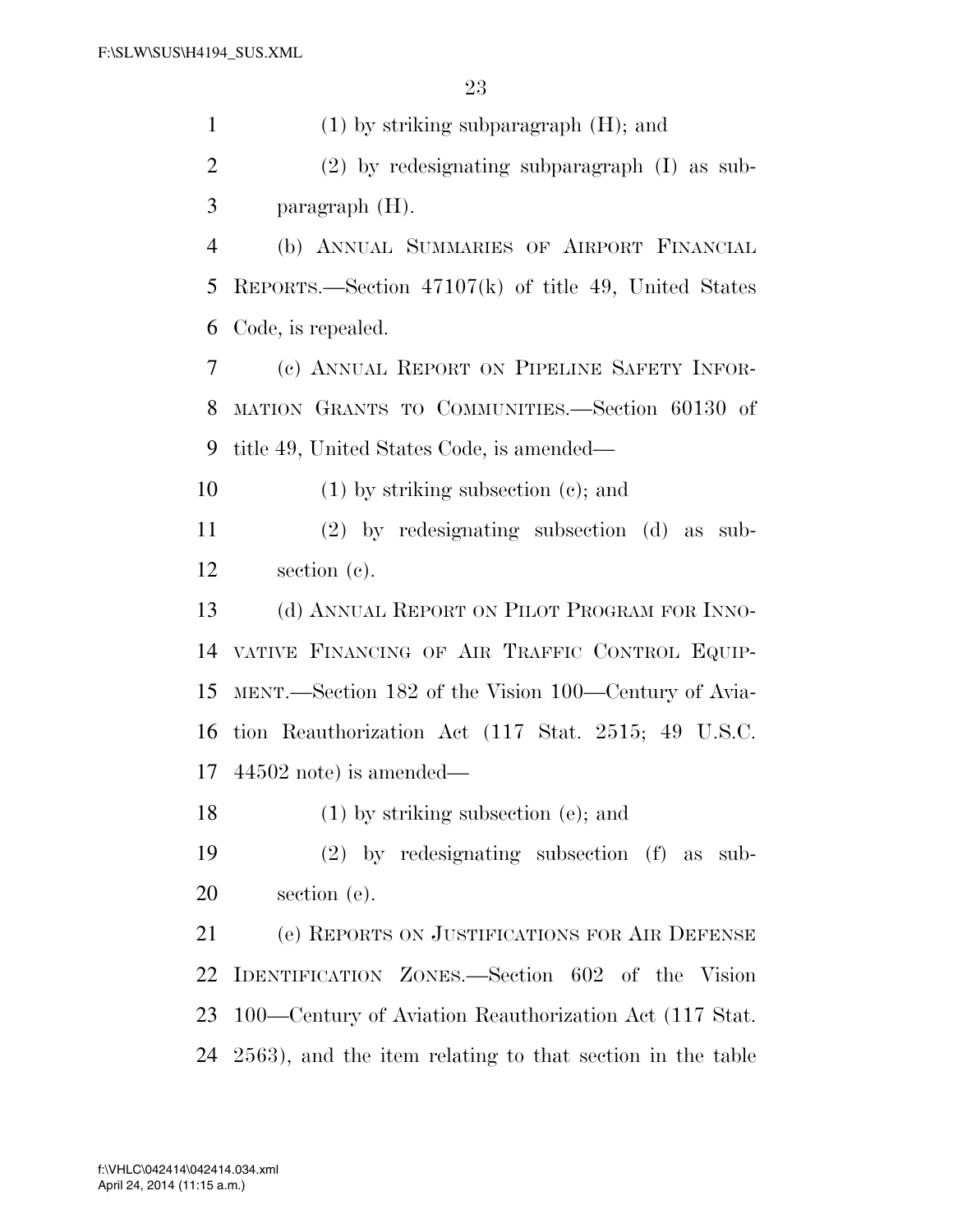of contents contained in section 1(b) of that Act, are re-pealed.

 (f) ANNUAL REPORT ON STANDARDS FOR AIRCRAFT AND AIRCRAFT ENGINES TO REDUCE NOISE LEVELS.— Section 726 of the Wendell H. Ford Aviation Investment and Reform Act for the 21st Century (114 Stat. 167; 49 U.S.C. 47508 note) is amended by striking subsection (c).

## **SEC. 1602. REPORTS MODIFIED.**

 Section 1138(a) of title 49, United States Code, is amended by striking ''at least annually, but may be con-ducted''.

## **TITLE XVII—DEPARTMENT OF THE TREASURY**

**SEC. 1701. REPORTS ELIMINATED.** 

 (a) ANNUAL REPORT ON THE NORTH AMERICAN DE- VELOPMENT BANK.—Section 2 of Public Law 108–215 is repealed.

 (b) REPORT ON VOTING ON INTERNATIONAL FINAN- CIAL INSTITUTIONS LOAN PROPOSALS.—Section 701 of the International Financial Institutions Act (22 U.S.C. 262d) is amended by striking subsection (c) and redesig- nating subsection (d) through subsection (g) (as added by 23 section  $501(g)$  of Public Law 96-259) as subsections (c) through (f), respectively.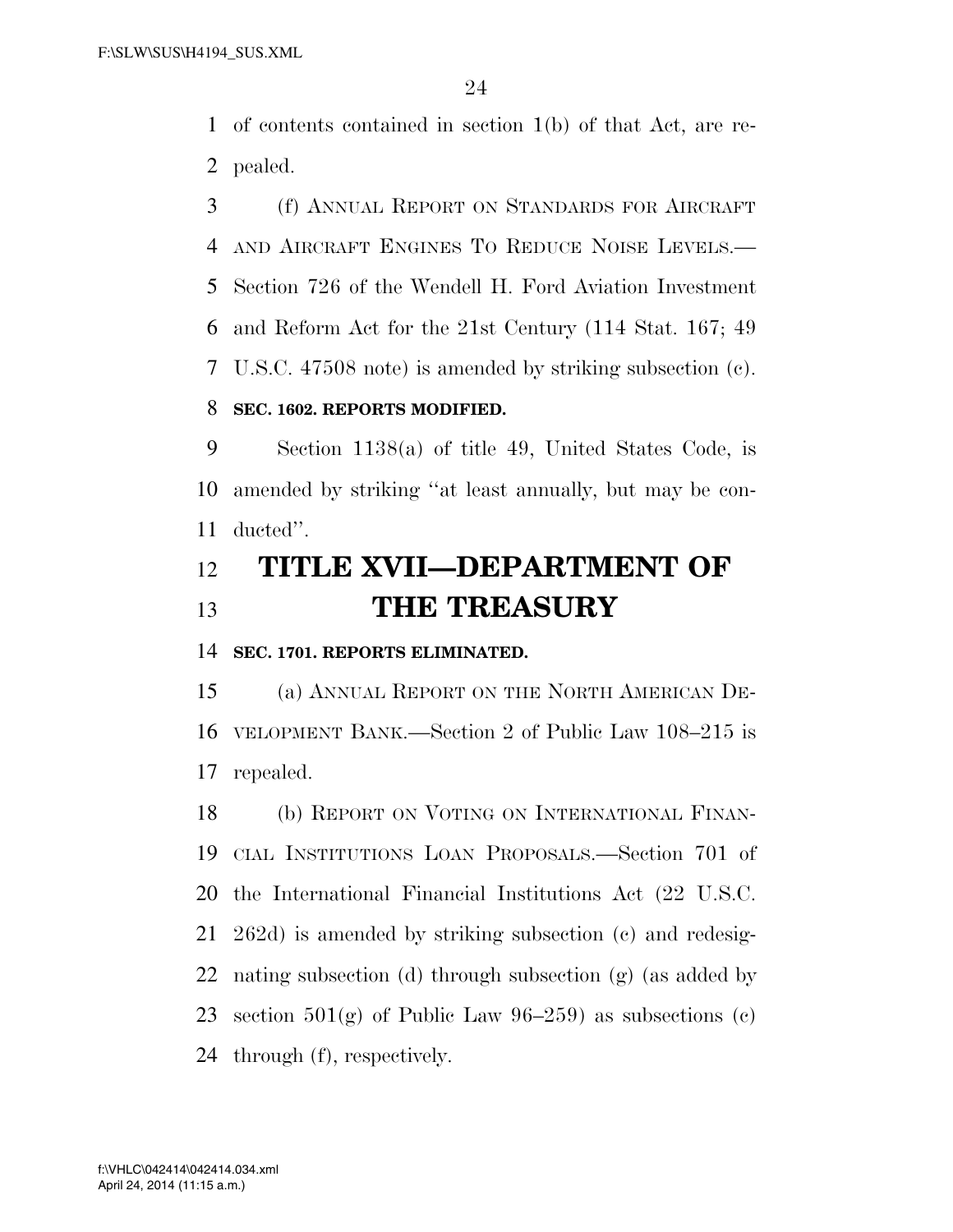| $\mathbf 1$ | (c) REPORT ON NEW IMF ARRANGEMENTS REGARD-                    |
|-------------|---------------------------------------------------------------|
| 2           | ING RATES AND MATURITIES.—Section 605 of the For-             |
| 3           | eign Operations, Export Financing, and Related Programs       |
| 4           | Appropriations Act, 1999 (112 Stat. 2681–223), as en-         |
| 5           | acted into law by section $101(d)$ of division A of the Omni- |
| 6           | bus Consolidated and Emergency Supplemental Appro-            |
| 7           | priations Act, $1999$ (Public Law $105-277$ ), is amended     |
| 8           | by striking subsection (d).                                   |
| 9           | (d) REPORT ON SIGNIFICANT MODIFICATIONS.—The                  |
| 10          | Government Securities Act Amendments of 1993 (Public          |
| 11          | Law $103-202$ ) is amended—                                   |
| 12          | $(1)$ by striking section 203; and                            |
| 13          | $(2)$ in the table of contents for such Act, by               |
| 14          | striking the item relating to section 203.                    |
| 15          | TITLE XVIII—DEPARTMENT OF                                     |
| 16          | <b>VETERANS AFFAIRS</b>                                       |
| 17          | SEC. 1801. REPORTS ELIMINATED.                                |
| 18          | (a) ANNUAL REPORT ON ACTIVITIES AND PRO-                      |
| 19          | POSALS INVOLVING CONTRACTING FOR PERFORMANCE BY               |
| 20          | CONTRACTOR PERSONNEL OF WORK PREVIOUSLY PER-                  |
| 21          | FORMED BY DEPARTMENT EMPLOYEES.—Section 8110 of               |
| 22          | such title is amended—                                        |
| 23          | $(1)$ by striking subsection $(e)$ ; and                      |
| 24          | $(2)$ by redesignating subsections $(d)$ , $(e)$ , and        |

25 (f) as subsections (c), (d), and (e), respectively.